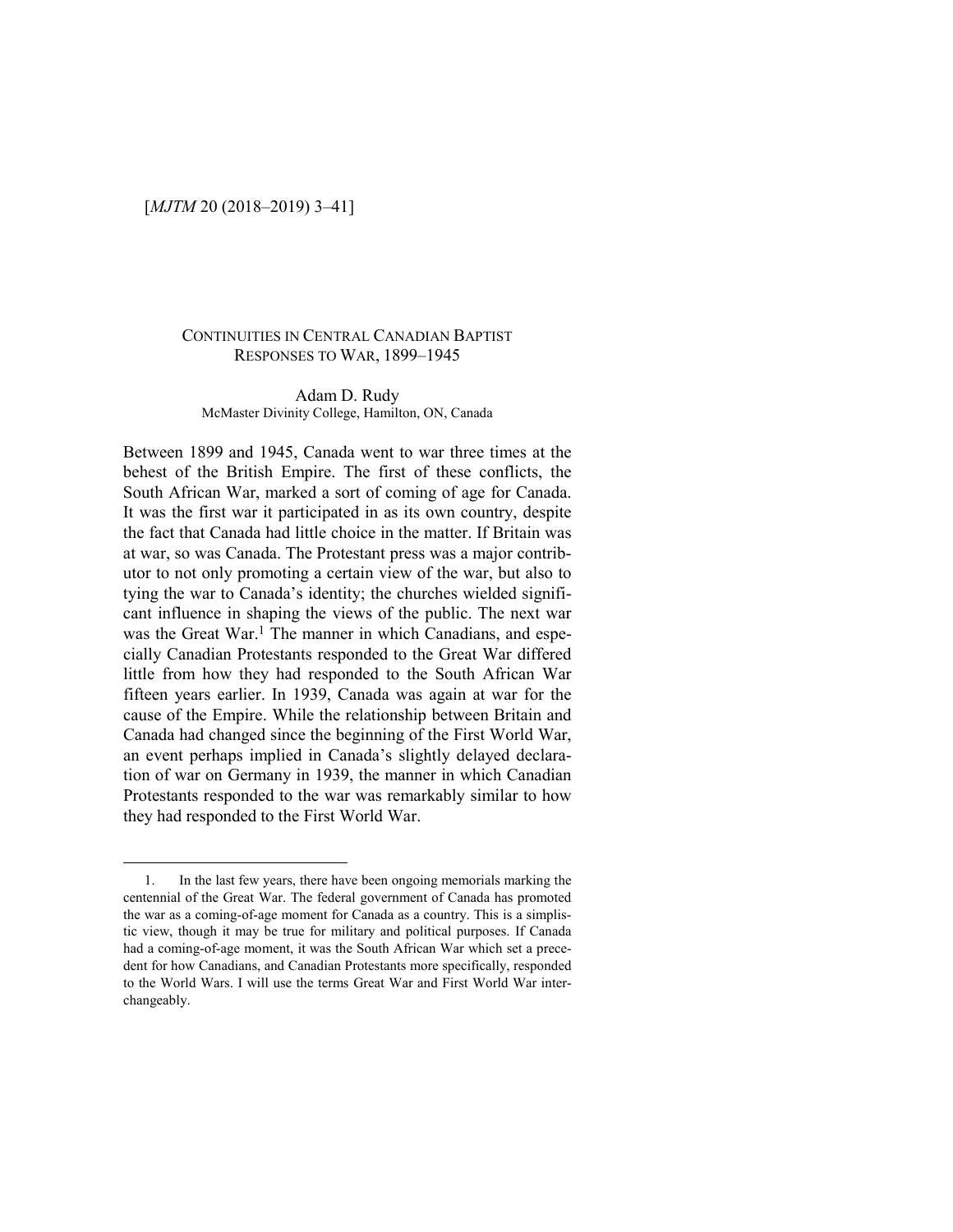Gordon L. Heath has argued that the manner in which the Canadian churches reacted to the Great War was framed by a set of precedents that were established during the South African War. Elsewhere he has argued that Baptists in Britain, Australia, Canada, South Africa, and New Zealand (BACSANZ Baptists) linked their Baptist identity with imperial identity. Taking a cue from these two arguments, which will be dealt with in more detail below, this paper argues that significant continuities characterized Central Canadian Baptist responses to each of these three wars. This study shows that the assumptions of justice, nationbuilding, and empire, which Heath argues were established as precedents in the South African War, guided the Central Baptist war commentary and rhetoric in their denominational newspaper the *Canadian Baptist*. <sup>2</sup> These assumptions were, in fact, firmly established in the Canadian Protestant outlook, but were sharpened by imperial war.

This paper begins by examining some of the precedents established during the South African War as well as the context from which they came. Following this, there will be an analysis of the First World War and the Second World War, respectively, in which the continuities between these wars will be emphasized, primarily the assumptions of justice, nation-building, and empire. Finally, I will conclude by offering an interpretation of these war time continuities.

Gordon Heath's argument that the South African War established precedents for how Canadian Protestants, and Central Baptists more specifically, would respond to later imperial wars,

<sup>2.</sup> The term Central Canadian Baptists refers to those Baptists who were part of the Baptist Convention of Ontario and Quebec (currently named Canadian Baptists of Ontario and Quebec). This paper will rely not only on their denominational newspaper, the *Canadian Baptist*, but will also occasionally quote the *McMaster Monthly* and its descendant, *The Silhouette*. These were both student newspapers out of McMaster, which was the BCOQ denominational university. Mark Steinacher ("Sheep Not of this Fold," 262–303) has shown that before the move to Hamilton, the majority of McMaster students were Baptists, and even after the move, they remained the single largest group, though not necessarily constituting a majority.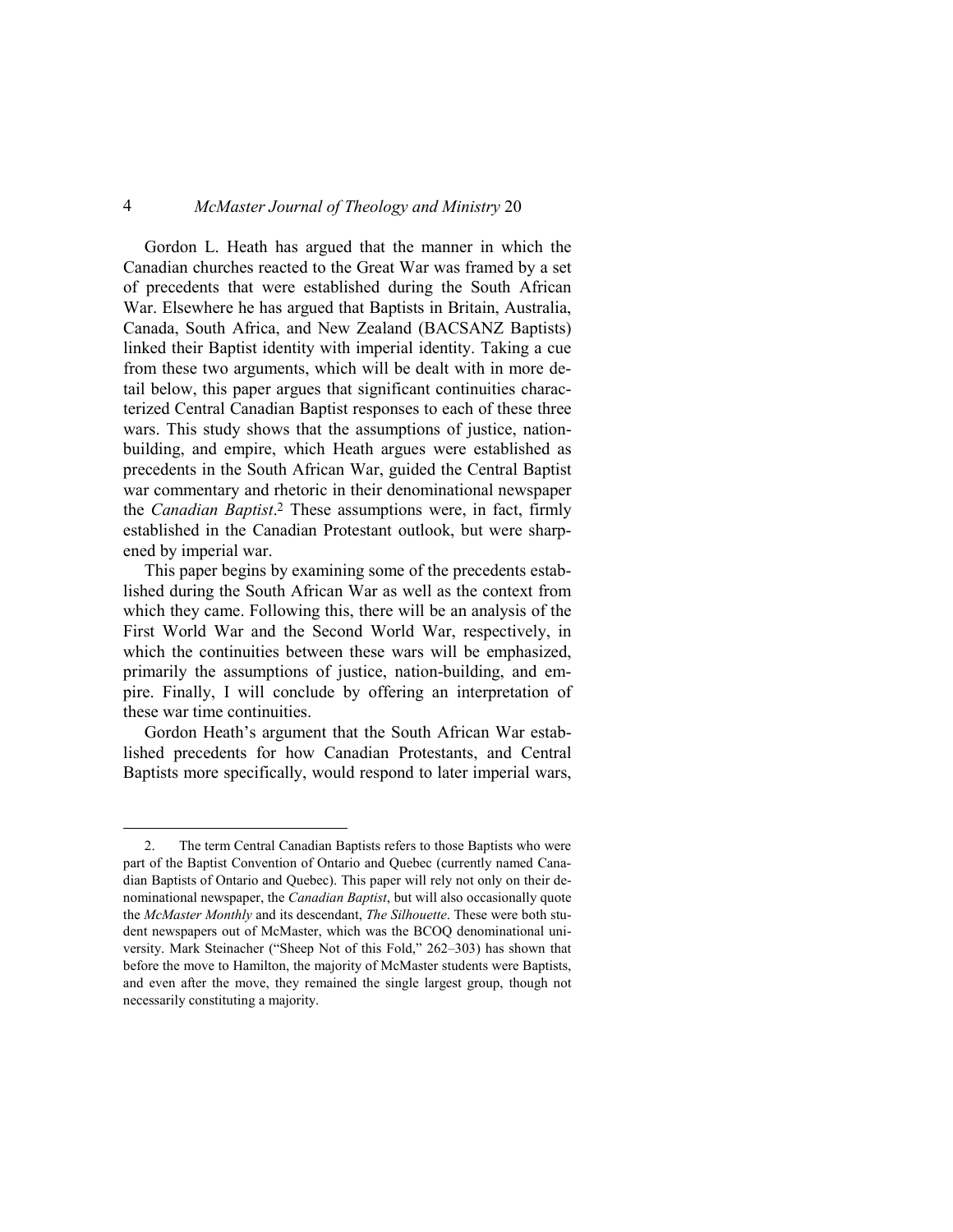was a call for more work to be done on this subject. <sup>3</sup> To date, very little has been done. In fact, besides Heath's own work on Canadian churches in the South African War, there is a paucity of work on the other two wars. It is true that the First World War has received some attention lately, due to the centennial celebrations, but even work on Canadian Protestants in the First World War is quite limited.<sup>4</sup> Compared to the Second World War, however, the works on the First War seem to constitute a library.<sup>5</sup> There is only one work directly concerned with Canadian Protestants in the Second World War, a doctoral dissertation, but it only covers 1939–1943.6 A handful of monographs and surveys of

<sup>3.</sup> Heath's work ("South African War," 15) on this subject is itself a response to Carman Miller's argument that there were continuities between the South African War and the First World War. See Heath, "The Nile Expedition," 98–114, for evidence that continuities in Canadian Protestant responses to British imperial wars stretch back at least fifteen years before the South African War. Miller's argument can be found in Miller, *Painting the Map Red*, preface and Chapter 1.

<sup>4.</sup> Scholarship on the First World War has focused primarily on the Conscription Crisis and its impact on English-French relations, as well as the experiences of military chaplains and pacifist Mennonites.

<sup>5.</sup> The majority of scholarship done on the two world wars has focused on various aspects of the Canadian Mennonite experiences of these wars. As Heath ("Canadian Churches and War," 64) has noted, Mennonites have received a disproportionate amount of scholarly attention in relation to their numerical strength in those time periods.

<sup>6.</sup> See Faulkner, "Christian Civilization." Unfortunately, this work, which focuses on the war effort, focuses more on the different visions of Christian civilization promoted by Protestants, on the one hand, and Catholics on the other. He studies how these different visions came out in their work and complicated the tensions between French and English Canadians. It is true that there is a great deal of scholarship devoted to exploring the experience of Mennonites during the Second World War, as well as the experience of army chaplains. Faulkner's work is the only one devoted specifically to the mainline denominations and their responses to the Second World War. The lack of scholarship on Canadian Protestants and the Second World War is, admittedly, bewildering in light of the war's popularity amongst makers of pop culture. There are countless novels, games, movies, and television shows set in the war or about various facets of the war, and there are also links between the war and national identity in the second half of the twentieth century and the beginning of the twenty-first for western nations such as the USA, Britain, and Canada.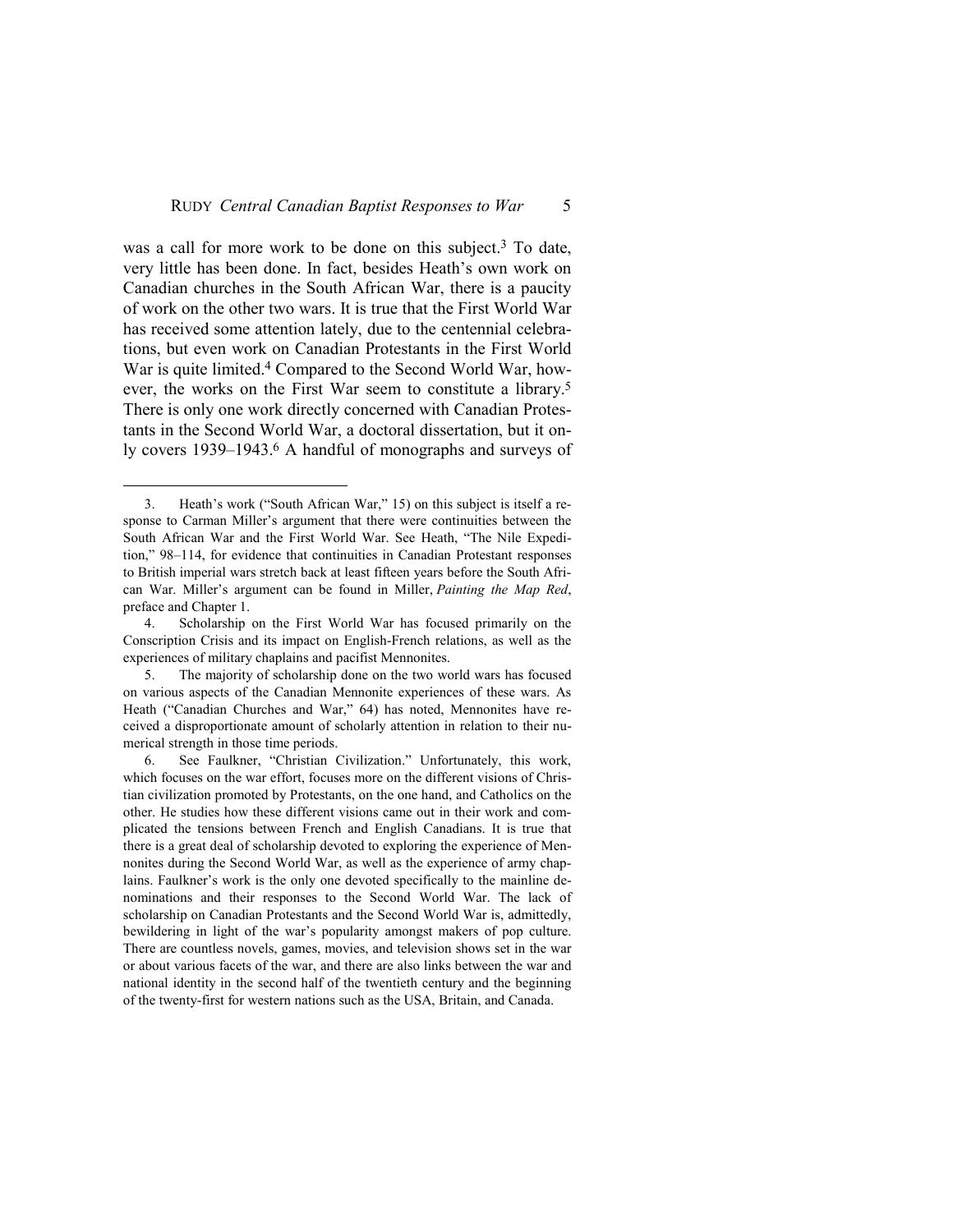Canadian history make brief generalizations about Canadian Protestants in the Second World War. As far as continuities between the wars, there is only Heath's work and Carman Miller's, and, as of yet, these only extend to the First World War. The continuities in the Protestant responses to Canada's three imperial wars could tell us a great deal not only about the relationship between Canadian Protestants and British imperial sentiment, but also the extent to which the churches shaped imperial sentiment in war-time, and the extent of their influence over public opinion.7 Clearly, there is much work yet to be done. This paper will take the important step of establishing that there were continuities in Canadian Protestants' responses to the three wars, first, by using Central Canadian Baptists as a case study, and second, by exploring the nature of these continuities.

#### *A Word about Newspapers as Historical Sources*

Newspapers have not always been well received by historians as historical sources because of charges of inaccuracy and editorial bias. These charges have been based on a distinction between historical events described in a newspaper, what they called historical reality, and the descriptions themselves. The description, or commentary, in the newspapers is of interest in this paper because it reveals much about both the writers of the paper and the public reading it. Glenn Wilkinson argues that newspapers are a form of two-way communication between the writer/editor and the public, and that the views of the latter limits what the former can write.8 Similarly, Jerry Knudson suggests that newspapers must strike a responsive chord with the public or they could not exist economically.9 Peter Hennessy, as well as Roberto Franzosi, have brought up the difficulties of using newspapers as

<sup>7.</sup> It might also have a bearing on historiography that argues that imperial sentiment in Canada died after the First World War; it may also refute elements of the secularization thesis, but this is beyond the scope of the current project.

<sup>8.</sup> Wilkinson, "To the Front," 203–4.<br>9. Knudson, "Late to the Feast," § 8.

Knudson, "Late to the Feast," § 8.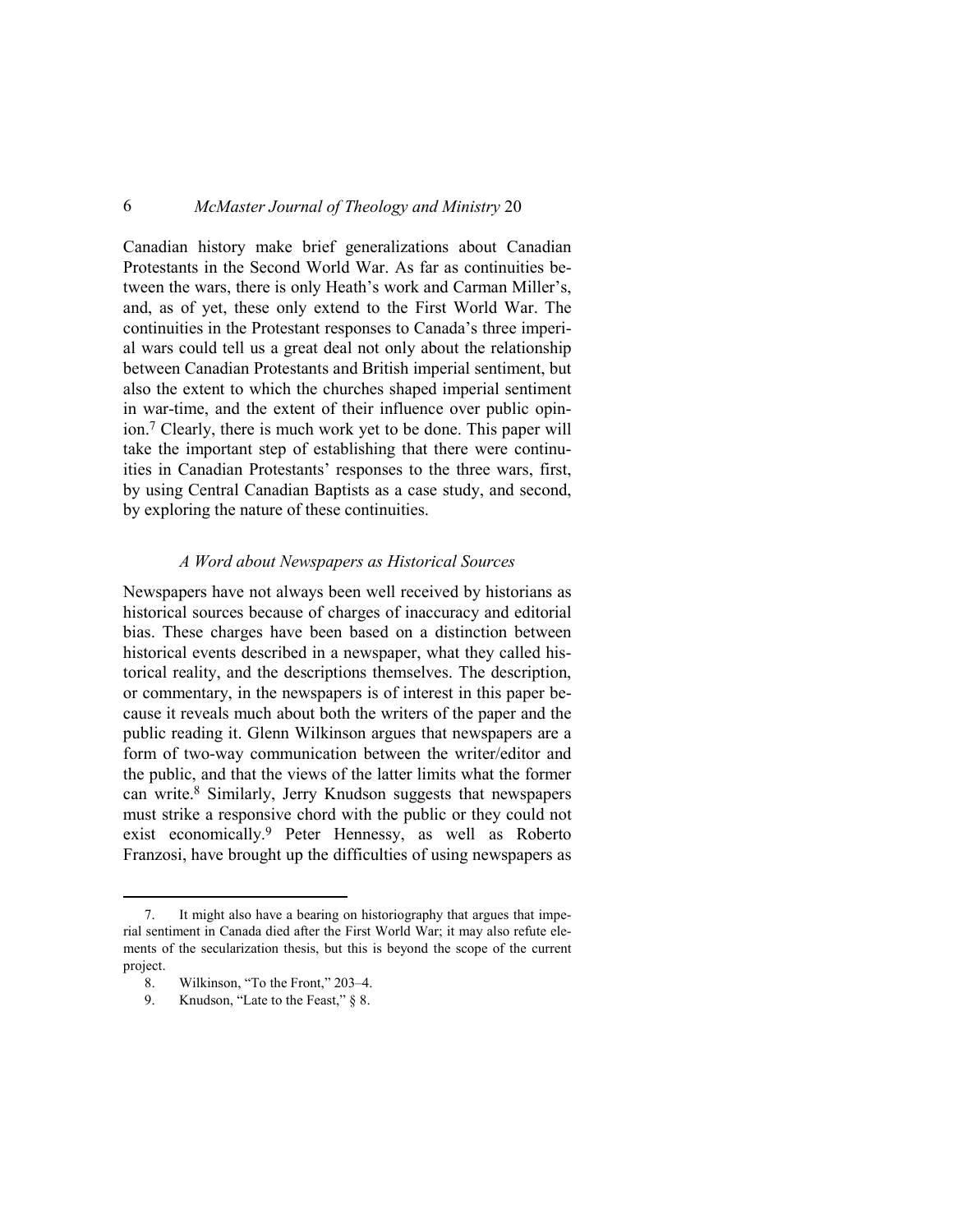historical sources due to editorial bias, but in light of Wilkinson and Judson's suggestions, editorial bias is less prominent a problem than they think.<sup>10</sup> For a religious newspaper, however, as Gordon Heath has shown, the editor was always an ordained member of the denomination, so editorial bias, though not a nonissue, is less of a problem.11 In his history of the *Canadian Baptist*, Harold Trinier observed that the paper was largely a reflection of the editor's personality, but on behalf of the denomination.12 Straying too far beyond what the denomination saw as acceptable would jeopardize the editor's employment. In addition, Gordon Heath, as well as Candy Brown, have shown the important role that denominational newspapers played in building denominational identity.13 Thus, in this paper, religious periodicals, though not free of editorial bias, are viewed as a sufficient means of gauging denominational opinion and views on world events such as war.

## *The South African War: The Central Baptist Response and its Context*

The Canadian Protestant response to the South African War, 1899–1901, has been well examined by Gordon L. Heath.14 He contends that four key assumptions guided the Protestant response to the war. These included the assumptions of nationbuilding, empire, justice, and missions. This paper will concentrate on the first three of these assumptions because they were

<sup>10.</sup> See Hennessy, "The Press," 20; Franzosi, "Press as a Source," 6–7.

<sup>11.</sup> Heath ("Forming Sound Public Opinion," 122) states that "the religious press was to be a voice for the 'parent' denomination."

<sup>12.</sup> Trinier, *Century of Service*, 137–38; Heath, "Forming Sound Public Opinion," 122.

<sup>13.</sup> Heath, "Forming Sound Public Opinion," 137; Brown, *The Word*, 146, 169.

<sup>14.</sup> See Heath, *Silver Lining* for a study of Canadian Protestants in the Boer War. See also Miller, *Painting the Map Red* for a broader scope that interacts with the secular press.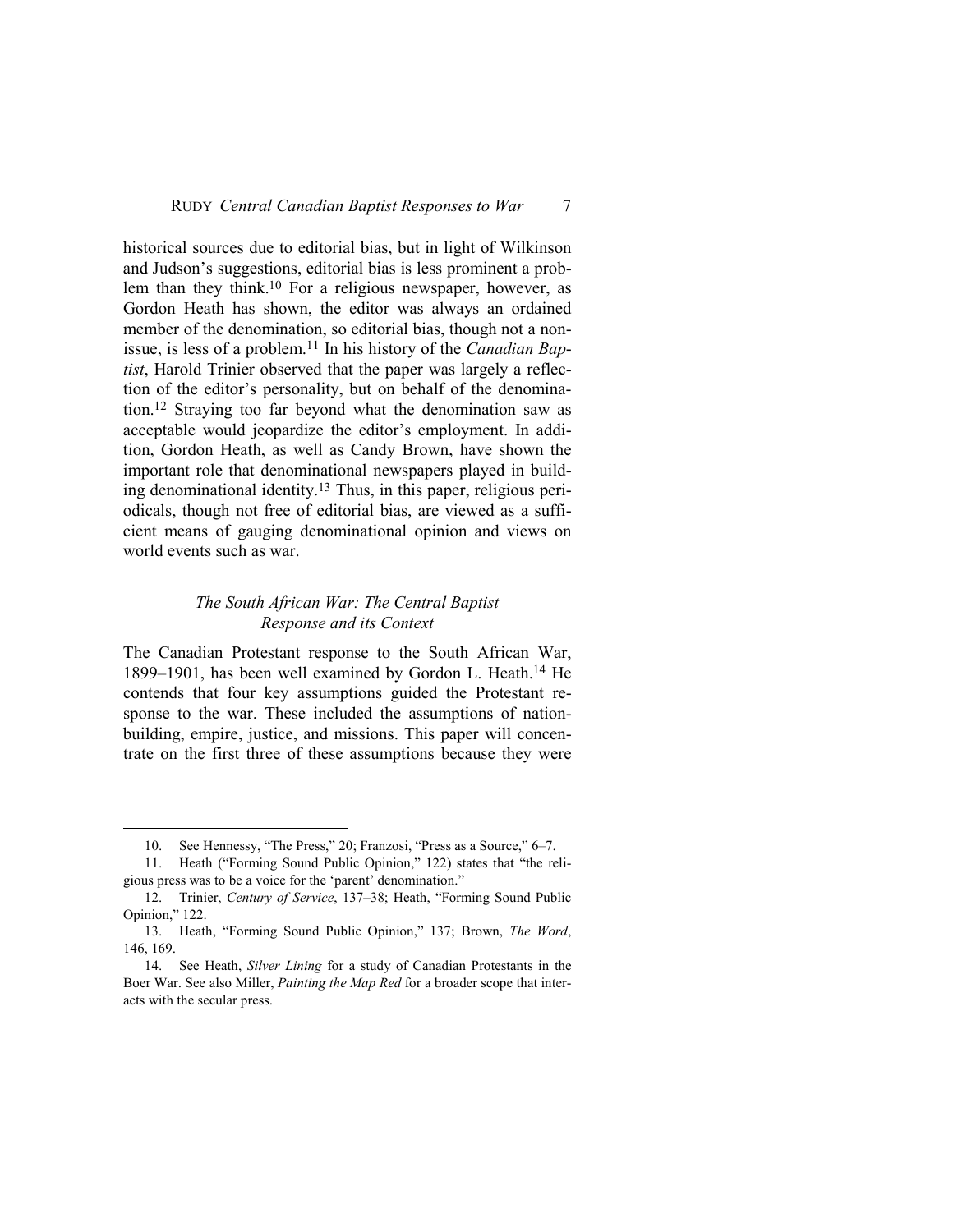three of the major continuities in each of the three wars under review here.<sup>15</sup>

Heath argues that the four mainline Protestant denominations in Canada viewed the South African war as a just cause.16 This affirmation took place in the context of just war theory. This is not to say that pastors in these denominations preached sermons outlining *jus ad bellum* and *jus in bello*, or that denominations issued detailed statements that discussed the finer points of a just war theology. Rather, they saw the war as a just cause because the war appeared to be for the reasons of self-defence, and the "alleged Boer mistreatment of non-combatants."<sup>17</sup> An edition of the *Canadian Baptist* from early in the war described the initial hostile engagements between the British and the Boers and expressed the British hope that "an end shall be made to the oppression of Britons in the Transvaal."18 Related to this was the idea that no empire was as righteous as the British empire, and so, to expand the empire was to spread justice.19 A more detailed article from August 1900 noted that an Afrikaner independence movement had been developing in the South African states, contending for primacy against loyalty to the British empire:

Beneath all, there has been a deep and growing current, the current of Bond Afrikander ism, as against loyalty to the British Empire. This war is a trial of strength between the two powers. It had to come sooner or later. Had it come later the issue might probably have been the victory of the former. Today the prayer of every loyal Briton is for the victory of the latter. The former means the ascendancy of a

<sup>15.</sup> This article does not exclude the assumption of mission because it is problematic or because it is not present in the newspaper war commentary. It is excluded because the other three assumptions were far more prominent, and also due to space limitations.

<sup>16.</sup> See Heath, *Silver Lining*. The four mainline Protestant denominations in Canada were the Methodists, Presbyterians, Anglicans, and Baptists. In 1925, the Methodists amalgamated with the Congregationalists and a portion of Canadian Presbyterians to form the United Church of Canada.

<sup>17.</sup> Heath, *Silver Lining*, 22; Heath (*The British Nation*, 46) notes that the Boers started the war by invading British territory on 11 October 1899.

<sup>18. &</sup>quot;Editorial Notes," *Canadian Baptist*, 26 October 1899, 1.

<sup>19.</sup> Heath, *The British Nation*, 140.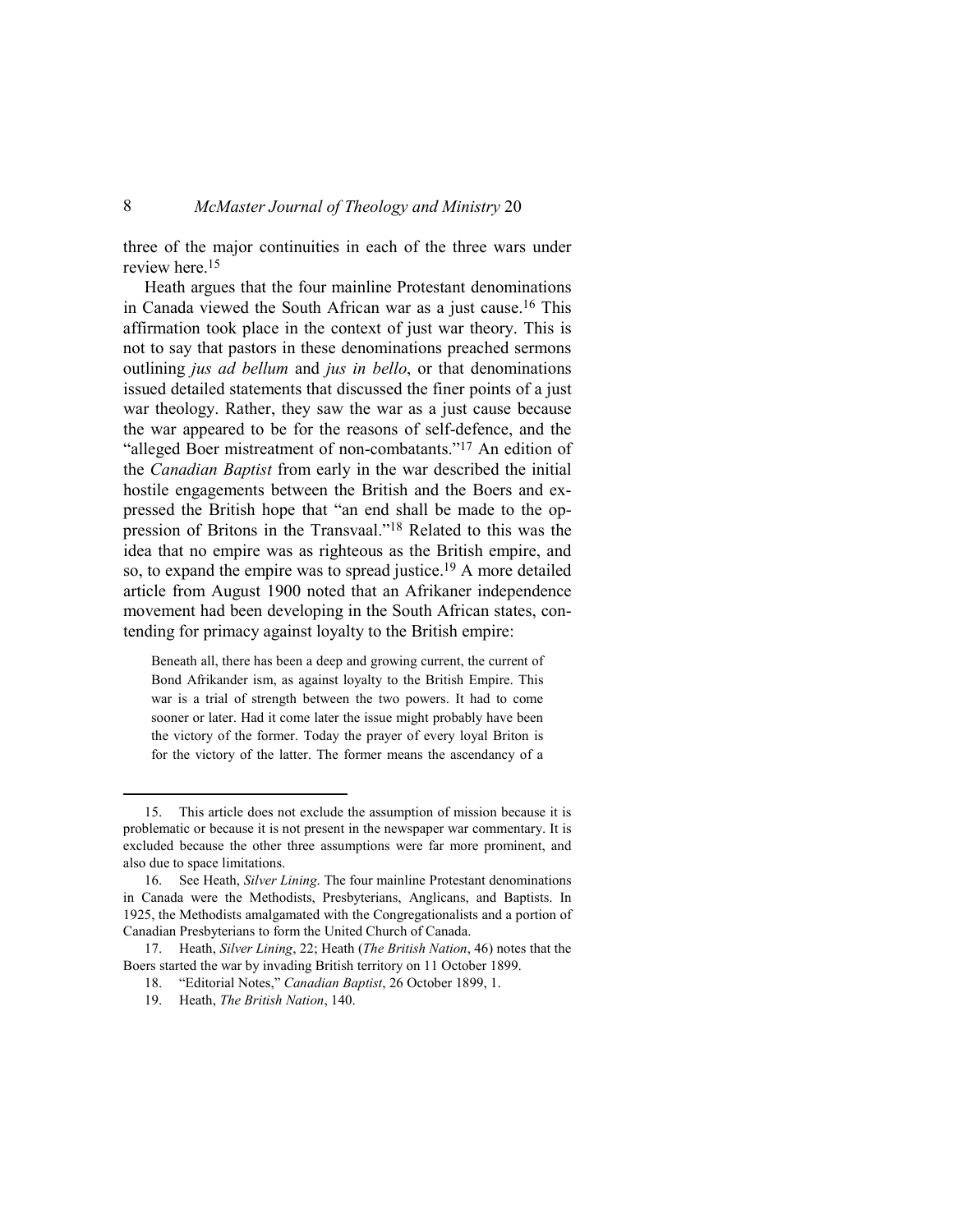caste, and that the least educated, the least progressive; the latter means a free people, with equal rights to just government, be it British, Boer or Black, under the flag of the Empire.<sup>20</sup>

Heath notes in agreement that "despite its problems and injustices, the empire was considered to be the world's most benevolent empire: where the Union Jack flew, liberty and justice reigned."<sup>21</sup>

Another assumption that guided Canadian Protestants' response to the South African War, which was closely linked with the notion of a just empire, was nation-building. Phyllis Airhart has argued that although the Protestant churches had initially been apathetic to Confederation, in the decades immediately following the birth of Canada, they took it upon themselves to supply the country with an identity: namely, Canada as "the Lord's Dominion." She argues that the vision of Canada as "His Dominion" furnished the churches with "an ideological and theological framework for a wide variety of voluntary organizations—temperance societies, the Lord's Day Alliance, missionary societies, to name only a few."22 Similarly, Robert Wright has observed that "the major Protestant denominations––Anglican, Methodist, Presbyterian, and Baptist—had been among the 'corporate institutions that had shaped the nation in the late nineteenth and early twentieth centuries.""23

The link between church and society, however, stretched back in time to the days before Confederation, indeed, to the early days of evangelicalism. William Wilberforce himself, the famous champion of evangelical social activism, linked the welfare of one's country with Christian responsibility, especially as it related to what he called "morals."24 Morality figuring largely in Christianity, it was only logical for the churches to be a moral

 $\overline{a}$ 

24. Wolffe, *Expansion of Evangelicalism*, 161.

<sup>20. &</sup>quot;The Causes of the South African War," *Canadian Baptist*, 23 August 1900, 15. It should be noted that this article was extracted from *The Independent*.

<sup>21.</sup> Heath, *The British Nation*, 140.

<sup>22.</sup> Airhart, "Ordering a New Nation," 101.

<sup>23.</sup> Wright, "Canadian Protestant Tradition," 139.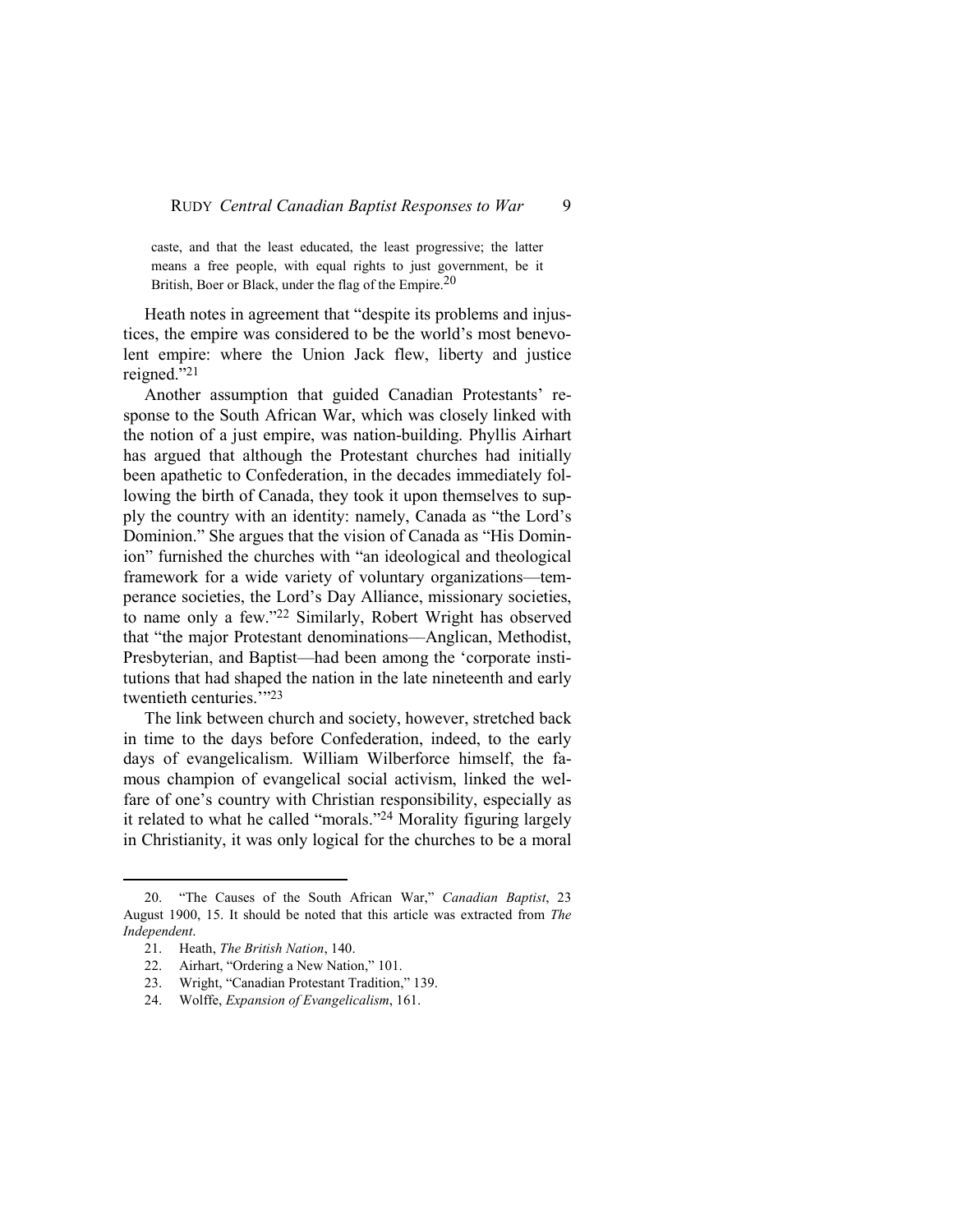force in Canada's otherwise godless frontier culture in the late eighteenth and early nineteenth centuries. Neil Semple has argued that Methodists, who comprised a significant percentage of Canada's population in the early nineteenth century, emphasized moral purity in a pioneer society in which immorality reigned.<sup>25</sup> At the same time, Methodists, who assigned great importance to personal conversion and regeneration, expected one another to help improve national life. Semple notes "the cultural and moral requirements of Methodism demanded the reformation of individuals in the corrupt world. Only by this process could the nation and the world truly progress."26 Michael Gauvreau has also noted a link between evangelicalism and nation-building in the early nineteenth century. He argues that in a frontier society that lacked much in the way of virtue and values, evangelicalism provided the values for early Canadian culture as it was formed.<sup>27</sup> The result of what Gauvreau and Semple suggest was the formation of a Protestant culture in English-speaking Canada. As William Westfall has observed, this Protestant culture "came to have a profound influence over public opinion."<sup>28</sup> It also provided the basis from which the mainline Protestants could undertake nation-building with such gusto and success; the Protestants' outlook at the turn of the twentieth century was one of optimism. In fact, this optimism was widespread enough for Prime Minister Laurier to declare that "the twentieth century will be the century of Canada."<sup>29</sup>

With that being said, the South African War was easily linked with the nation-building efforts of the mainline Protestants. One of the ways this happened was in conceiving of the war as a coming-of-age moment for Canada. Canada's small contribution to the war effort, in the form of several thousand soldiers, was a point of patriotic pride.30 An editorial note in the *Canadian* 

 $\overline{a}$ 

30. Heath, *Silver Lining*, 51. The number of troops sent by Canada (7,368) was, as Heath (*The British Nation*, 51) notes, less than half of the

<sup>25.</sup> Semple, *The Lord's Dominion*, 56.

<sup>26.</sup> Semple, *The Lord's Dominion*, 66.

<sup>27.</sup> Gauvreau, "Protestantism Transformed," 50.

<sup>28.</sup> Westfall, *Two Worlds*, 9.

<sup>29.</sup> Quoted in Heath, *Silver Lining*, 51.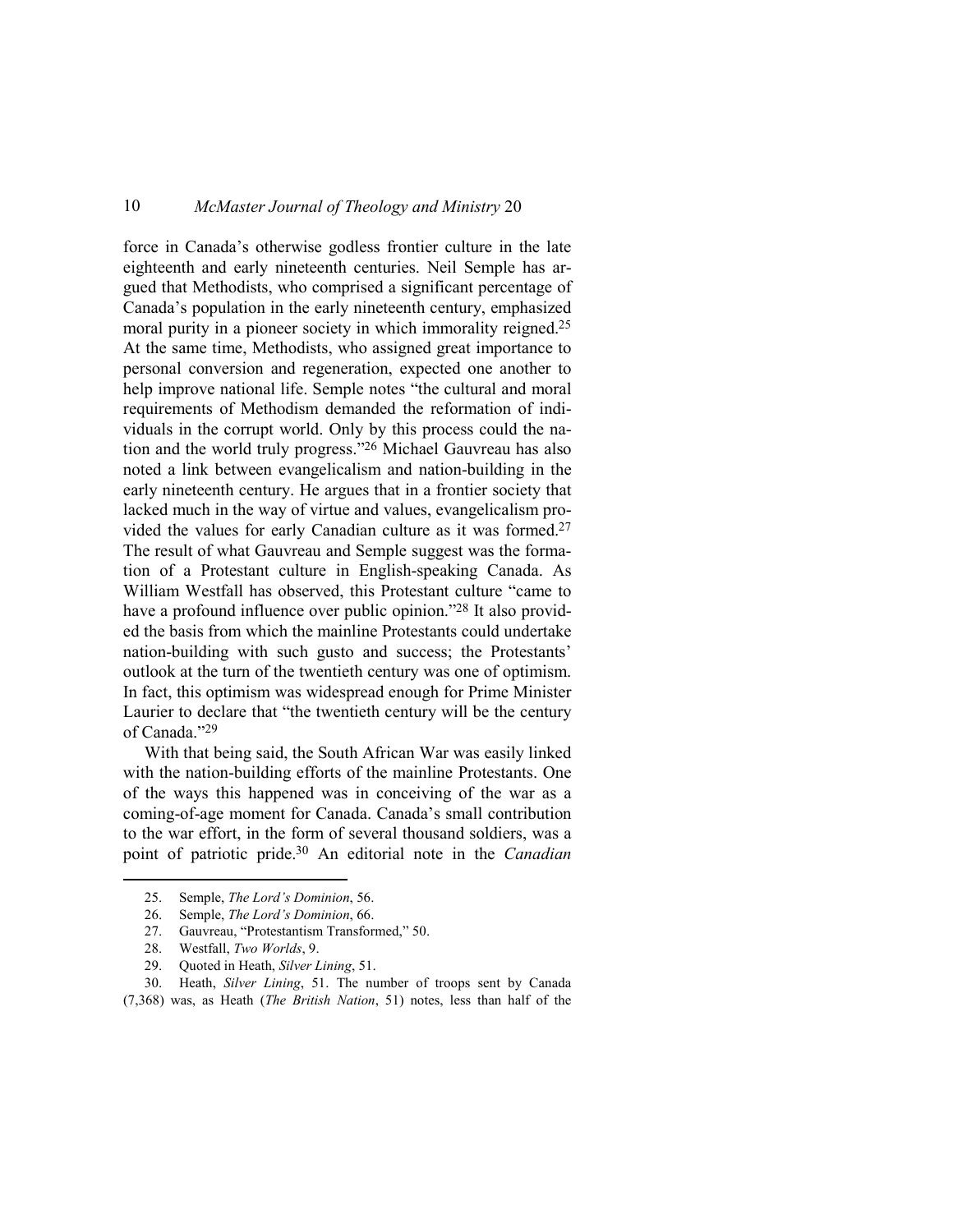*Baptist* noted with excitement and pride that "for the first time in the history of the British Empire all the principal Colonies will send contingents to the scene of conflict . . . Canada leads with 1,000 men."31 The link between supporting the war and being nation-builders also meant that the churches held services of prayer for the war, preached in support of the war, supplied army chaplains, and raised money for the war.32 These actions, rooted in the nation-building task that they had donned of their own will, would set precedents for how Canadian Protestants would respond to both the First and Second World Wars.

The final assumption that will be treated here is that of empire. For Canadian Protestants, their national outlook and their self-conceptions of Canadian identity all occurred in the framework of the British empire. Imperialism in Canada, it should come as no surprise, was rooted in the British heritage of the majority of English Canadians. Phillip Buckner has noted that the Canadian census of 1901 defined sixty percent of Canadians as being of British origin.<sup>33</sup> People of British extraction continued to constitute a majority of English-speaking Canadians until 1941.34 This did not mean, however, that Canadian identity, in imperial terms, was exclusively British. If one was British, one was already something else, such as English, Irish, Scottish, or Welsh.35 The inherent pluralism of British identity was easily extended to include Canadians, many of whom were first generation immigrants from various parts of the British Isles, or were well-established Canadians who proudly emphasized their British roots. Canadians "realized that they were British with a difference. In some respects they thought of themselves as better Britons . . . this sense of superiority coexisted alongside an almost uncritical admiration for British culture and

number of troops contributed by Australia (16,632). This detail was important when the colonies vied for "the glory of who was most loyal to mother England"  $(51)$ .

- 31. "War with the Boers," *Canadian Baptist*, 19 October 1899, 8.
- 32. Heath, *Silver Lining*, 86.
- 33. Buckner, "Canada and the British Empire," 4.
- 34. Buckner, "Canada and the British Empire," 4.
- 35. Buckner, "Canada and the British Empire," 7.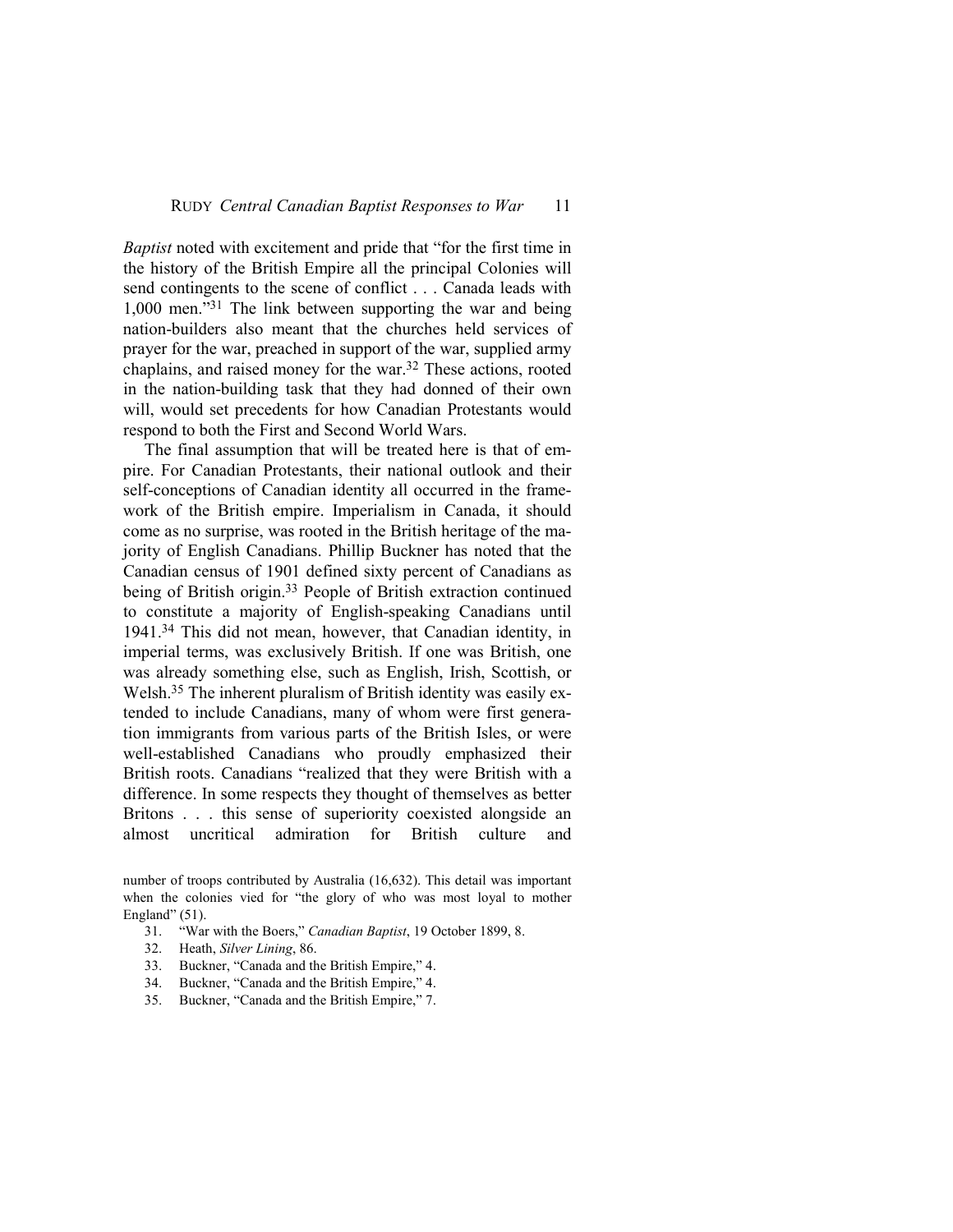institutions."36 Canadian historian John S. Moir has argued that Canadians had an enduring sense of loyalty to Britain from the eighteenth century up to the 1950s. He argued that Canadian loyalism held a view of life which emphasized things Canadian within a British context.<sup>37</sup> This view was "based on a confidently assumed superiority of British institutions, and an unquestioning belief in the God-given mission––or responsibility––of the British people to share the blessings of the Almighty, with all other peoples."38 Other scholars agree with Moir on this point. The cultural connection was very strong, so strong, in fact, that as John Thompson has argued, in early twentieth-century Canada there was a ubiquitous "Imperial sentiment."39 He notes a journalist from that time period who described Toronto as "the most ultra-British city on earth . . . Englishmen suffering from a laxity in loyalty should hasten to Toronto, where they can be so impregnated with patriotism that they will want to wear shirt fronts made of the Union jack."40 An October 1901 edition of the *Canadian Baptist* described the recent royal visit in Toronto. The visiting Duke of Cornwall, grandson of Queen Victoria, represented, the article argued, "the best traditions of the mighty past of a great race . . . [and] the present might and majesty of the most extensive empire of the world."41 The article went on to describe what this royal visit accomplished:

But what purpose has all this display served? It has done, doubtless, more than we can estimate, to make the British realm conscious of its oneness. When, in British possessions all round the world, the thronging multitudes have done homage to British traditions, law, and might and majesty, as embodied in the prospective head of the nation, it cannot but draw them all closer together around the throne and do much to foster the truest imperialism. It is also hoped that it

<sup>36.</sup> Buckner, "Canada and the British Empire," 8.

<sup>37.</sup> Moir, "Loyalism," 73.

<sup>38.</sup> Moir, "Loyalism," 73.

<sup>39.</sup> Thompson, "Third British Empire," 88.

<sup>40.</sup> Thompson, "Third British Empire," 88.

<sup>41. &</sup>quot;The Royal Visit," *Canadian Baptist*, 17 October 1901, 8.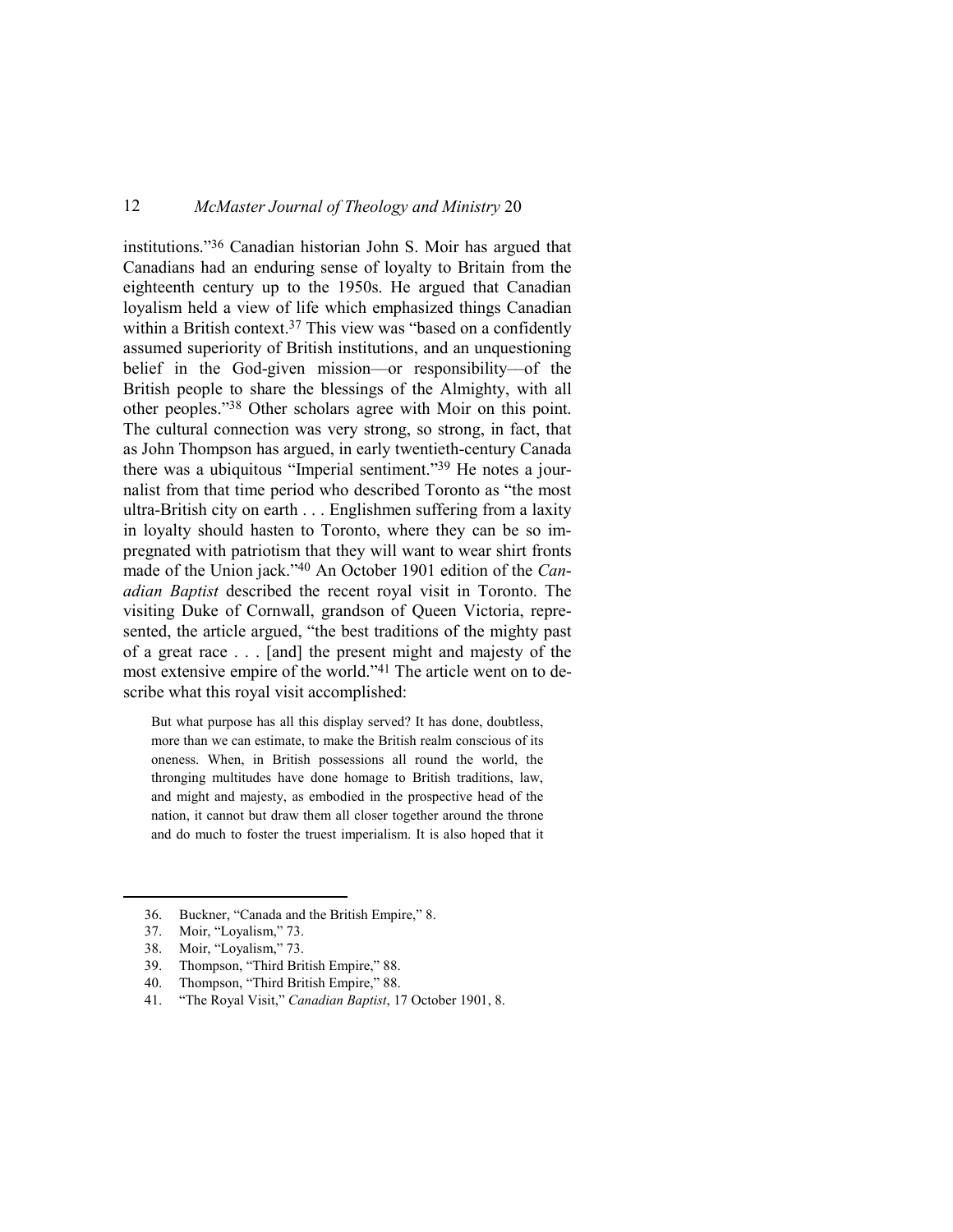may hasten the awakening of Great Britain to a realization of her mighty heritage in her colonies.42

These sentiments not only confirm what numerous historians of Canada have already posited, namely a widespread sense of loyalty and British patriotism, but also evince the special relationship Canada maintained with mother Britain in the outlook of many of its Baptist citizens.

A major component of British imperial identity was racism. In her work, Paula Hastings has argued that constructions of Canadian British identity in the late-nineteenth century were rooted in ethnicity: Anglo-Saxon. In this, Anglo-Saxon superiority was founded upon divine providence and the idea of the Anglo-Saxon race as being a chosen people. Hastings states that "Imperialists in Canada viewed the empire as 'the vehicle and embodiment of a progressive civilization which was designated by Providence to spread its culture, religion, and political institutions across the face of the earth.'"43 One article in the *Canadian Baptist* optimistically reflected on the past century and the potential problems faced in the twentieth century, and declared that "the last century, by divine appointment, was largely Anglo-Saxon."44 An editorial note in another edition of the *Canadian Baptist* quoted a Methodist missionary in Africa with excitement, who declared that "cities and civilization on the shores of the great inland lakes, and a new Anglo-Saxon centre of civilization will form in South Africa."<sup>45</sup> Thus, it would seem Britain's war in South Africa was also construed in racist terms. It is important to note, however, that the extent to which this racism informed the outlooks of Central Canadian Baptists is difficult to ascertain. I want to avoid claiming that all were racists, and it is hard to know who, if any, among the original audience read these articles and threw the paper down in disgust at such racism. The fact

<sup>42. &</sup>quot;The Royal Visit," *Canadian Baptist*, 17 October 1901, 8.

<sup>43.</sup> Hastings, "Anglo-Saxon Race," 95. See Korneski, "Reform and Empire," 49–57 to see how this racism combined with notions of class superiority in social reform efforts in Canadian cities such as Winnipeg.

<sup>44. &</sup>quot;Twentieth Century Problems," *Canadian Baptist*, 3 January 1901, 8.

<sup>45. &</sup>quot;Editorial Notes," *Canadian Baptist*, 14 February 1901, 1.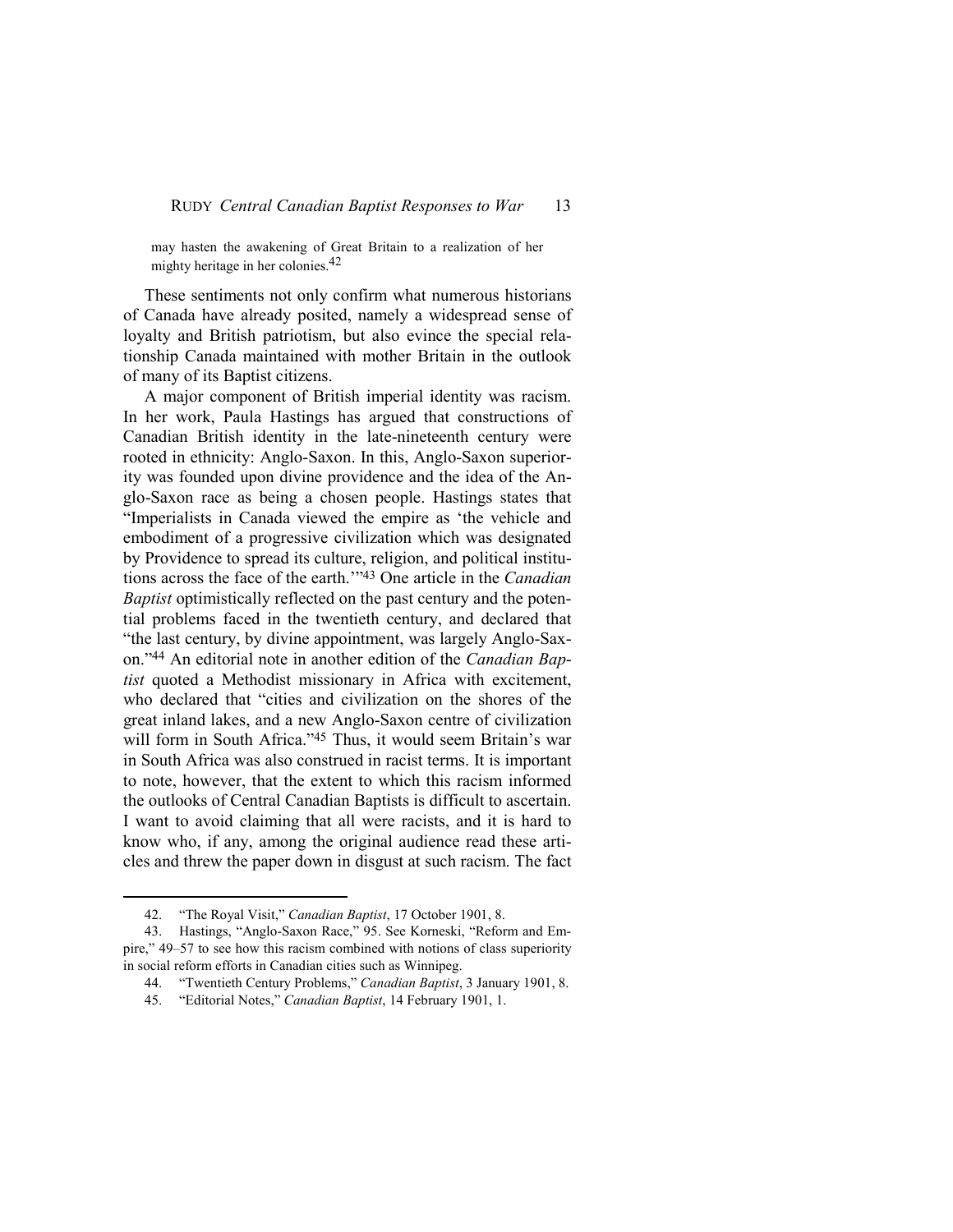that this racism existed, and in all likelihood was not uncommon, must suffice. Needless to say, it had imperial overtones.

Finally, British imperial sentiment, in Canada especially, was linked with Protestantism, and a notion of the British Empire as a sort of Protestant Christendom. Hilary Carey describes it thus, "the common Christianity which suffused Greater Britain was, for the most part, assumed to be a 'generic' Protestantism, which encompassed imperial loyalty and the celebration of uniquely British (or Anglo-Saxon) virtues of freedom, tolerance, justice, and civic duty."46 One article argued that the British Empire was "today mightier, more majestic, and more potent for good than ever," and indeed, that the Queen's sceptre "makes for righteousness."47 It was assumed that, where Britain went, Protestant Christianity would also venture. Furthermore, the great liberty acclaimed to British rule, especially religious liberty, was believed to be the elixir of Protestant growth in British territories the world over. As far as Central Baptists are concerned, Michael Haykin, who has noted that pro-British sentiment was widespread among Canadian Baptists, mentions one piece published by the Ottawa Association in 1916 that described the British Empire as "the most truly Christian Empire which ever existed."<sup>48</sup> The same article questioned if Britain had failed in her divine mission. The author admitted that "she has not done all she might have done," but, "she has done much to emancipate, elevate and educate the down-trodden races. She still has a great mission in the world. But she must be true to her Divine calling .  $\cdot$  . . . 49

The assumption of empire underlay and informed the assumptions of justice and nation-building. The South African War was viewed through the lens of empire. As Heath and Carl Berger have noted, imperial sentiment in Canada was imbued with religious meaning and purpose. Berger describes this as a view of "the Empire as the vehicle and embodiment of progressive

<sup>46.</sup> Carey, *God's Empire*, 5.

<sup>47. &</sup>quot;Twentieth Century Problems," *Canadian Baptist*, 3 January 1901, 8.

<sup>48.</sup> Haykin and Clary, "O God of Battles," 177.

<sup>49. &</sup>quot;Twentieth Century Problems," *Canadian Baptist*, 3 January 1901, 8.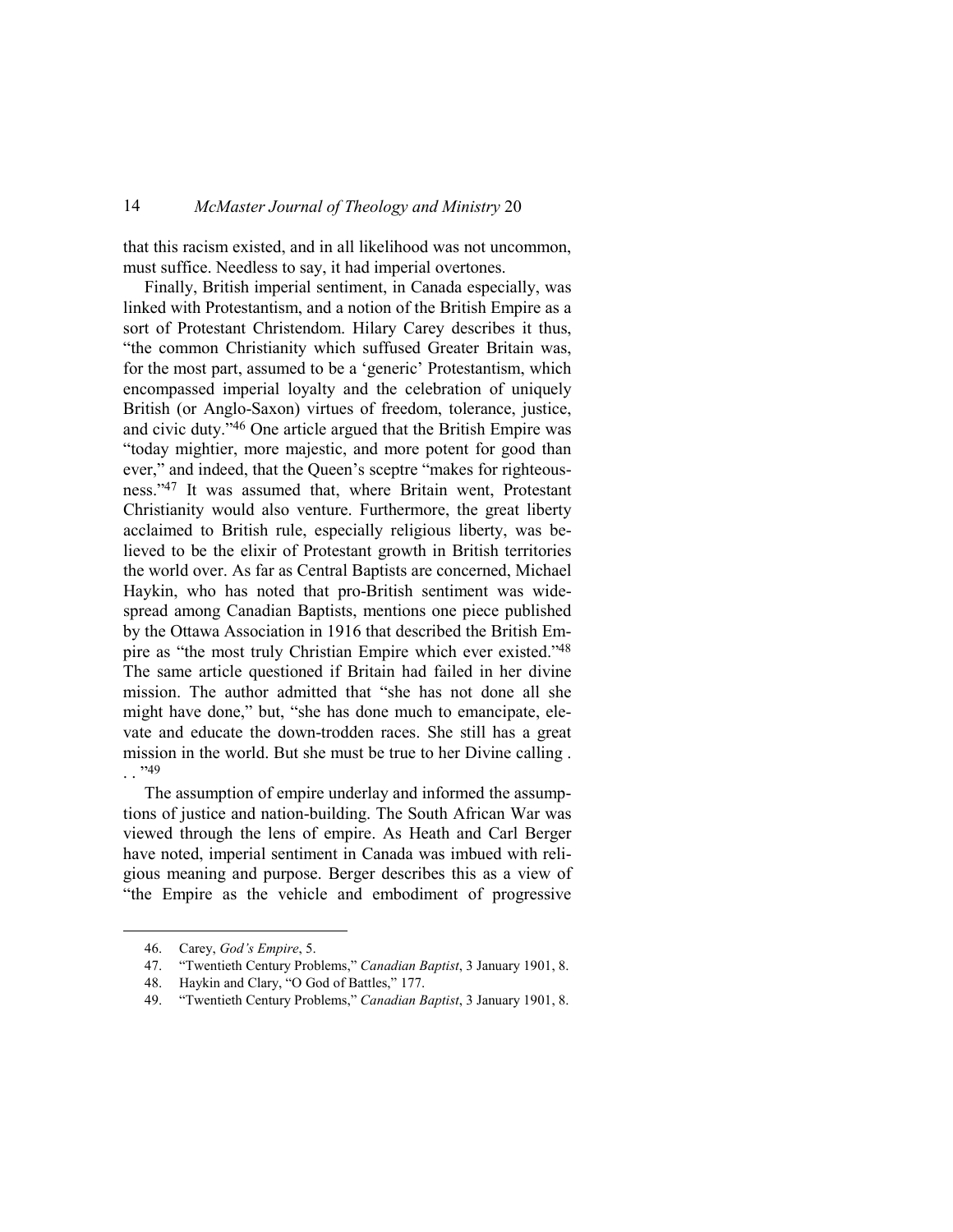civilization which was designated by Providence to spread its culture, religion, and political institutions across the face of the earth."50 This widespread view among Canadian Protestants meant that the South African War, not to mention the World Wars, was not only justified in terms of self-defense, but also by the idea that the extension of the empire was good; a British victory would mean the establishment of British rule in the Boer Republics, which could only be good for their citizens.<sup>51</sup> The religious dimensions of the assumption of empire, and the corollary assumptions of justice and nation-building, as the following will demonstrate, persisted in the imperial conflicts of the two World Wars.

#### *The First World War*

As Central Baptists had supported the South African War as a just cause, so they supported the First World War.<sup>52</sup> Michael Haykin has noted that Central Baptists were initially hesitant to support the war.53 The sentiments seen in the *Canadian Baptist*, however, suggest that this hesitancy was short-lived, a fact Haykin acknowledges when he notes that Central Baptists quickly concluded that the war was just.<sup>54</sup> In this war, however, the idea of the war as a just cause became overtly religious. An excerpt from a letter at the front was published in the January 1915 edition of the *Canadian Baptist*, in which the writer deplored the fact that some men were "hanging back," that is, hesitating to

<sup>50.</sup> Berger, *Sense of Power*, 217.

<sup>51.</sup> Heath, *Silver Lining*, 96, 105.

<sup>52.</sup> For the views of other mainline Protestant denominations in Canada, see Marshall, "The Methodist Church," 102–32; for Presbyterians, see MacDonald, "For the Empire and God," 133–51; for Anglicans, see Davidson, "Anglican Church," 152–69; for Protestants more generally, see Grant, *Canadian Era*, 113–16. For more on the mainline Protestants's chaplaincy during the war, as well as sources regarding other denominations, especially Mennonites, see Heath's extensive annotated bibliography of Canadian Churches and war ("Canadian Churches and War," 61–124).

<sup>53.</sup> Haykin and Clary, "O God of Battles," 174.

<sup>54.</sup> Haykin and Clary, "O God of Battles," 174.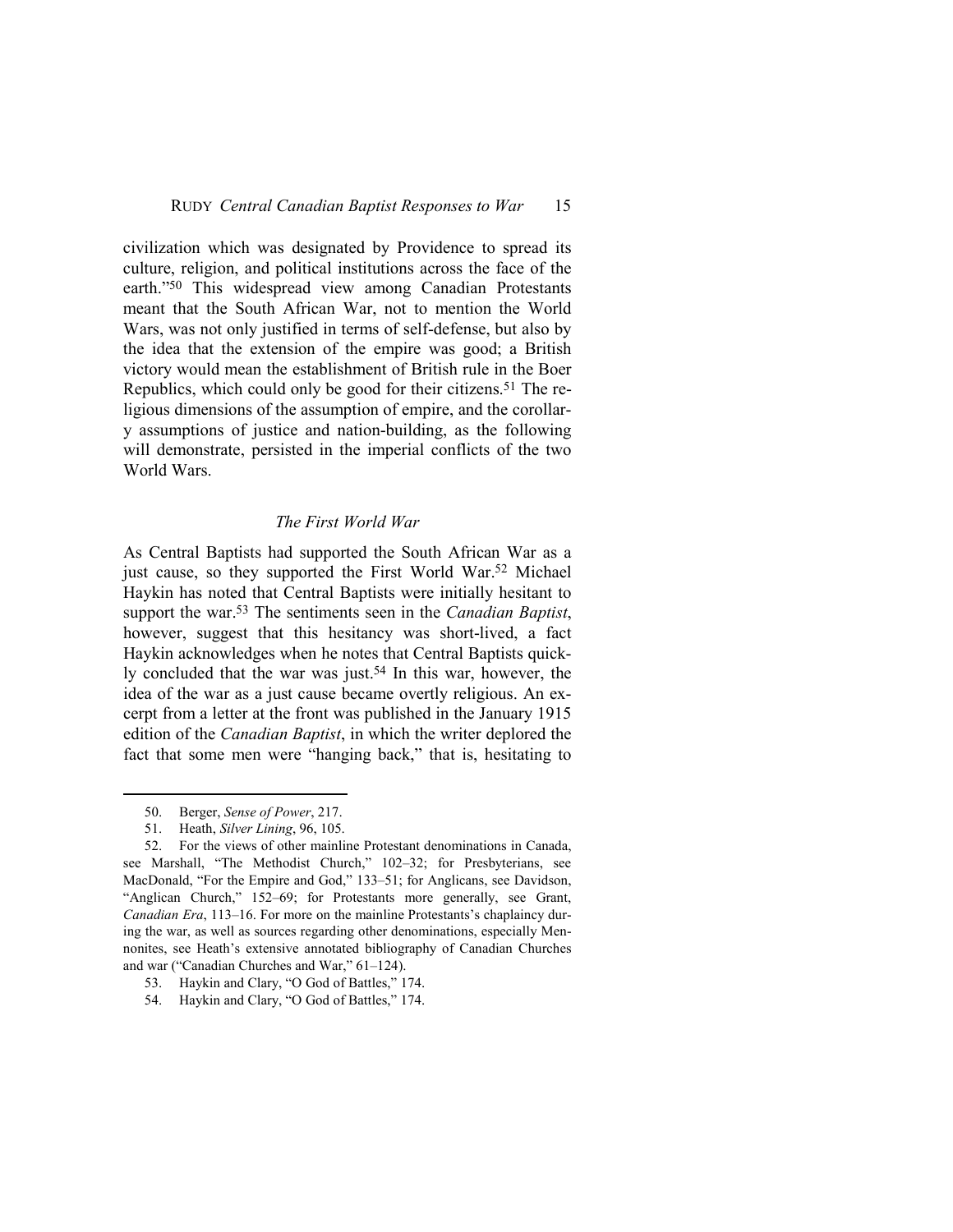enlist, when the empire was in dire need. The writer went on to make his case by saying "if ever God called volunteers to fight in a Holy War, it is now . . . on every hand the Almighty is calling us to fight for peace. It is not against the Germans that we are fighting, but against the mad, devilish spirit which they have deified. Let us be true now, and we shall surely strangle that spirit."55 In 1914, soon after the war broke out, an editor of the *Mc*-*Master Monthly* proclaimed "it is a holy war—for it is in defence of Christianity itself that we are fighting. Let's rally to the colors, ye men of McMaster."<sup>56</sup>

In an April 1916 edition of the *Canadian Baptist*, a sermon was printed in which the writer, Rev. F. A. Jackson, discussed at length the great sacrifice of Christ and then argued that it was such Christian faith and willingness to sacrifice that motivated men to enlist:

We can understand why our boys are willing to go, and why we who love them more than life let them go. There have been mixed motives here and there, no doubt; but the most-worthy motive, the motive with blessing on it, the motive with winning power in it, has been pure love of right, love of liberty, love of country, and love of God, more than love of self.<sup>57</sup>

The sentiments mentioned here were rooted in a view of the world that was framed by the concept of Christendom. Out of Christendom came Christian civilization. And at the pinnacle of Christian civilization, as far as English-speaking Canadians were concerned, was the British Empire of which they were a part. For Central Canadian Baptists, this meant that an assault on Britain was an assault on Christian civilization and its attendant principles. These values or principles were seen as being rooted in Christianity, so an attack on them implied an attack on

<sup>55. &</sup>quot;All for a Scrap of Paper," *Canadian Baptist*, 21 January 1915, 3.

<sup>56. &</sup>quot;Our Graduates," *McMaster Monthly*, October 1914, 30.

<sup>57. &</sup>quot;The Great Current Underneath," *Canadian Baptist*, 20 April 1916, 4. Within the Central Baptist discourse of war, and likely that of other Canadi-

an Protestants as well, there was a significant strand of thought that drew parallels between Christ and the British Christian Soldier, the above quote being a minor example of such. Within this, the concept of sacrifice figured largely.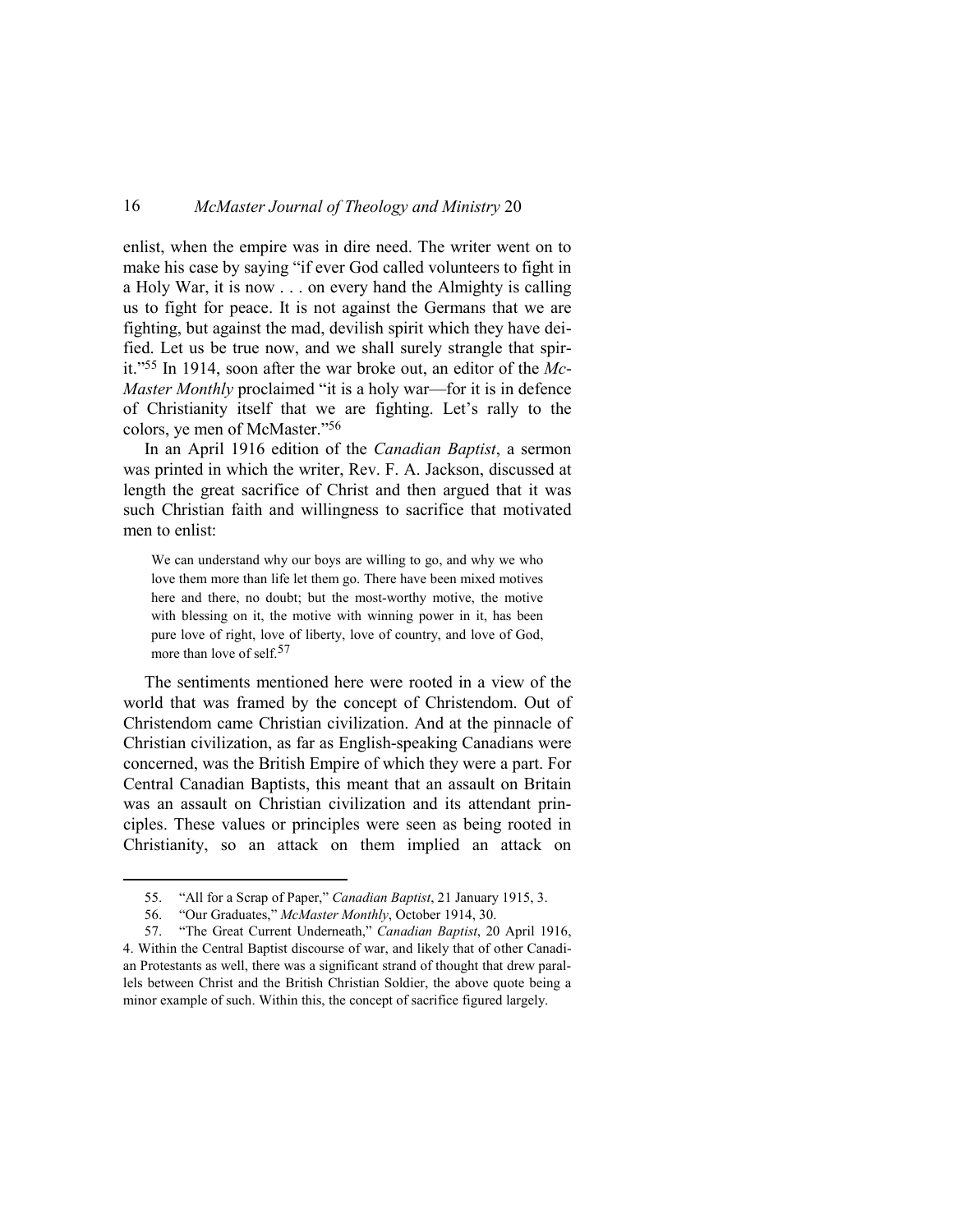Christianity. On the basis of this train of thought, it was not such a leap to characterize the war as a Holy War, as so many did. As Christian history has taught us, as soon as a conflict becomes a holy war or a holy cause, it is necessarily a just cause in the eyes of its proponents.

The characterization of the war by the churches as a just war was accompanied by a nation-building impulse that shaped the way Central Baptists conceived of, and spoke about, the war. In this way they expressed a particular articulation of Canadian national identity. One aspect of this was the idea that Canada must make its contribution. This was motivated by the idea that Canada, having come of age in the South African War, was now a "grown up nation," that, as part of both the British Empire and Christendom, it was Canadians' duty to "do their bit." An editorial in the *Canadian Baptist* from April 1915 noted that Canadian troops had not been long at the front and, though many had been killed, the Canadian casualties were miniscule to those of Britain: "A Canadian Press Dispatch of last week says that up to April 11th, the total British casualties of the war from the beginning amount to 139, 347, a fearful toll of life, even though small as compared with the losses that have befallen the foes."58 The editor proceeded to direct his readers how to think of this in relation to Canadian identity, writing, "As the war goes on it may be expected that Canada's loss will grow in proportion to the numbers of men going to the front. But we must be prepared for this, and be ready to bear the painful loss in the spirit of magnanimous men and women. The price of freedom and righteousness is never small; but the compensation will always outweigh the fearful price."59 Canada was firmly on the side of freedom and righteousness, in the Central Baptist view.<sup>60</sup>

Another aspect of the nation-building impulse of Central Baptists, in terms of how it shaped their perception of the war, had to do with national unity. One editorial noted how "Canada never

<sup>58. &</sup>quot;Editorial," *Canadian Baptist*, 22 April 1915, 1.

<sup>59. &</sup>quot;Editorial," *Canadian Baptist*, 22 April 1915, 1.

<sup>60.</sup> At the time of my writing, research into the views of western and eastern Baptists in the First and Second World Wars is yet needed.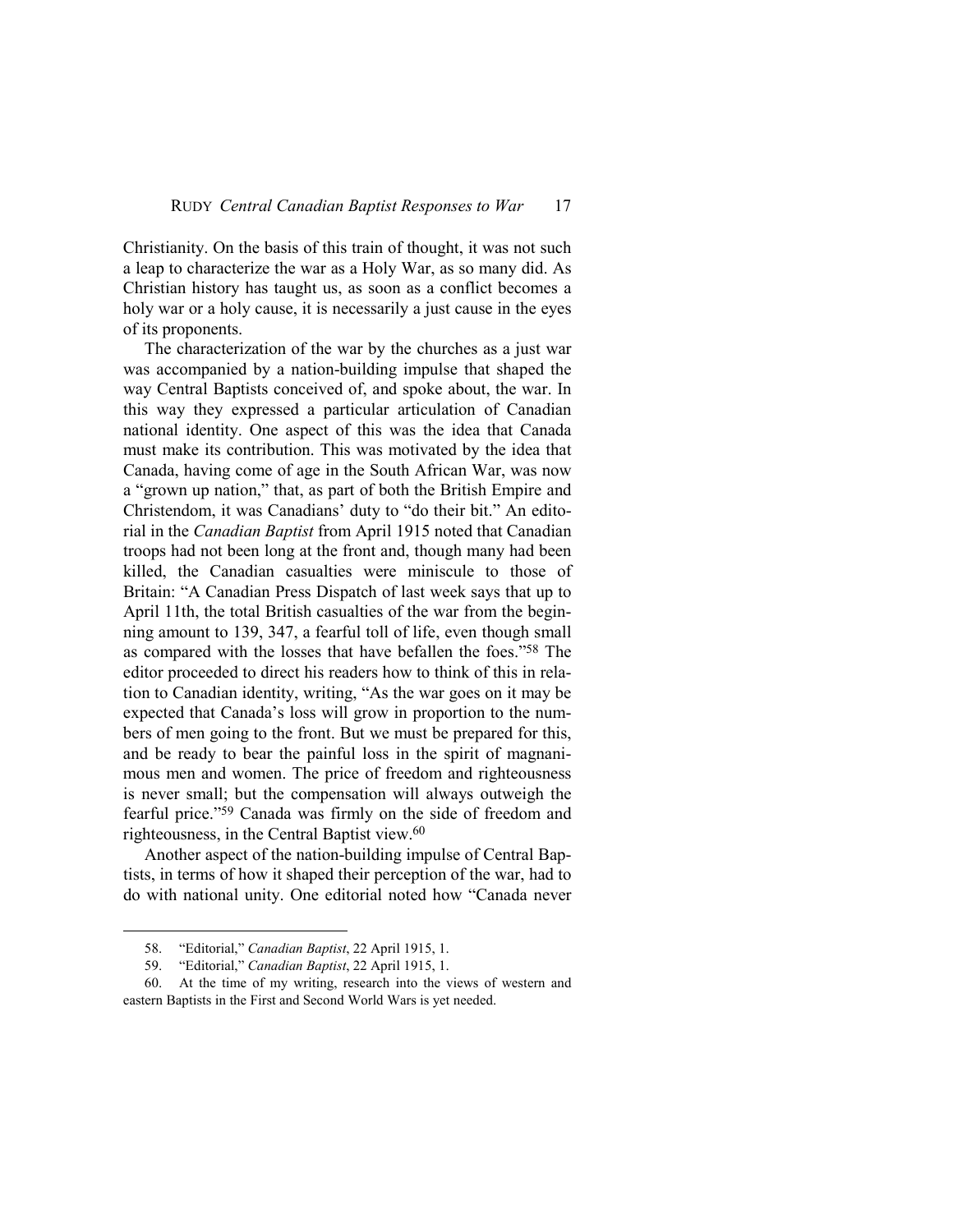faced problems so large and so far-reaching and so vital as those that have arisen since the Kaiser of Germany threw the Christian nations into deadly conflict," but that the effect of this had been "the unification of Canadians to a degree that has been both astonishing and wholesome."61 The editor, quoting Sir Wilfred Laurier, argued that this unity should result in "the brave troops going out from us to the front to defend as noble a cause as ever engaged the effort of man, as noble a cause as any for which brave men have shed their blood, shall be as fully equipped as a Canadian enterprise . . . this, for the moment, is our supreme duty, our greatest obligation."<sup>62</sup>

Unsurprisingly, the assumptions of nation-building that guided Central Baptist perceptions of the war meant that the war was an important event for Canada's future. In the instance of one editorial, this not only meant that Canada would achieve a glorified place alongside Mother Britain for its war exploits, but meant that Canada could come into its own as an industrial power in the world. The editor wrote:

At the present juncture in the making of Canada, some may fear lest she is to receive a setback from which she will be long in recovering. Our hope rather is, that both commercially and industrially, through the incidents of war, Canada is of necessity developing along lines that will stand her in good stead in the future days of peace. Canada's resources in material, commercial and industrial realms are being exploited in ways that cannot but be productive when the war is a thing of memory and of history. What now in a measure seems to be a curse will in future days be turned into a blessing, both for individuals and for the nation. By the very ills of war Canada is being developed along lines that are new and full of promise.63

As these few representative examples indicate, the war was a catalyst for the promotion of a Canadian identity, and probably did much in shaping that identity, for a time at least.

The final assumption in which there were significant continuities between the South African War and the two World Wars

<sup>61. &</sup>quot;Editorial," *Canadian Baptist*, 22 April 1915, 1.

<sup>62. &</sup>quot;Editorial," *Canadian Baptist*, 22 April 1915, 1.

<sup>63. &</sup>quot;Canada in the Making," *Canadian Baptist*, 30 March 1916, 1.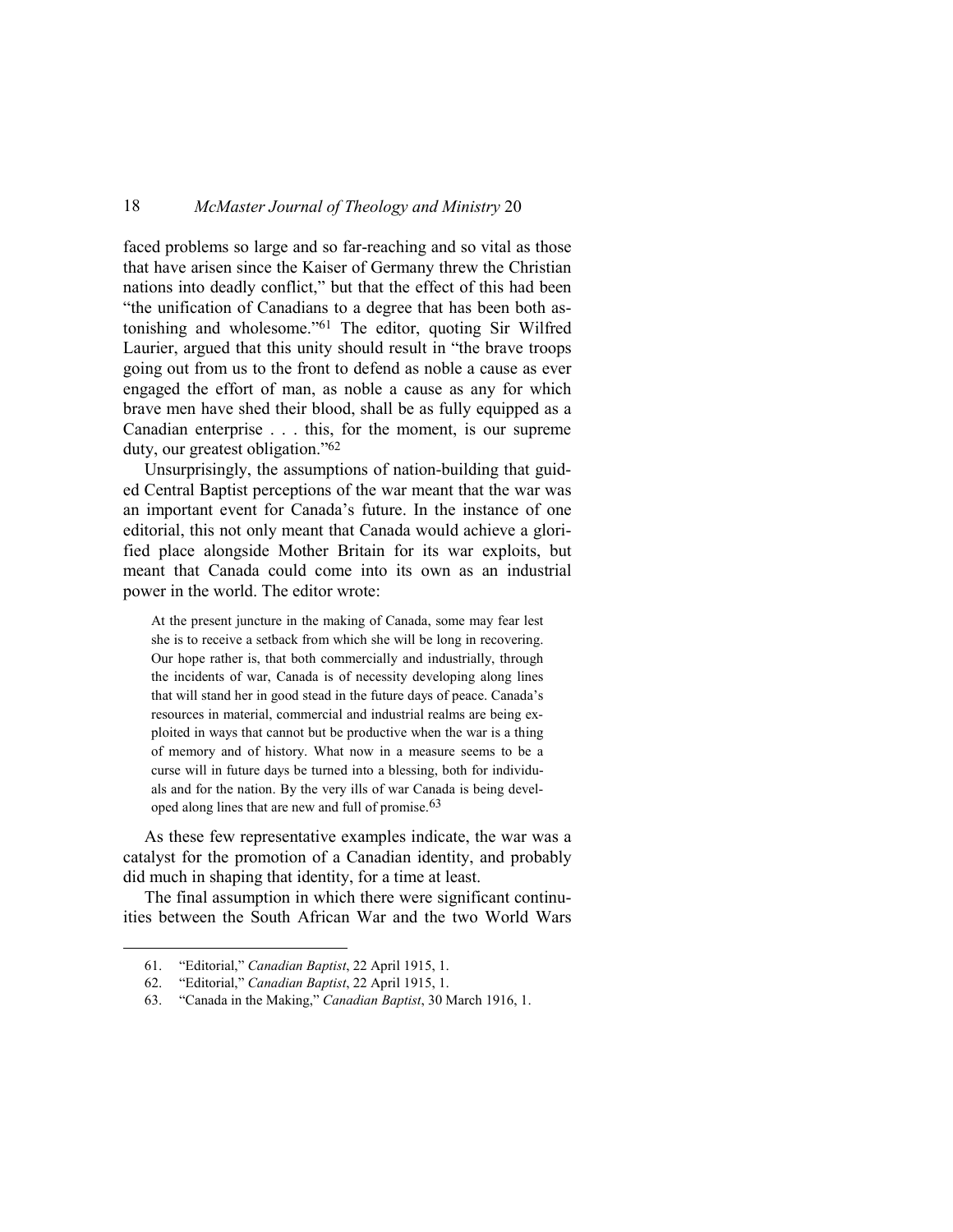was the assumption of empire. As previously mentioned, British imperial sentiment was inherently racist. While this was not always apparent, it did appear in the *Canadian Baptist* from time to time. A prime example of this, and also a bizarre example due mainly to the fact that this statement came from a French Baptist pastor, was printed in the *Canadian Baptist* in April 1915. He wrote,

In France, Switzerland, Algeria and everywhere I have been, I have noticed with wonder how the strong English race retains its habits and tongue. They have their cricket game, their turf, their clubs, and also their churches. Though able generally, to speak fluently and to conduct their business in the language of the country where they live, they maintain invariably their own language. They do not assimilate themselves with the other nationalities. They remain English and that is one of the main reasons for the great strength of the British Empire. As on the sinking steamer Titanic, their motto is: 'Be British!' everywhere and always.<sup>64</sup>

The assumption of empire was also inherently religious, that is to say, Protestant.<sup>65</sup> An editorial responding to a Mormon

 $\overline{a}$ 

This is also not to deny that anti-Catholic sentiment lived and breathed among many of Canada's Protestants. A mistrust of Roman Catholics ran very deep in evangelical Protestants. It would seem that in the assumption of empire itself there was a basic contradiction. On the one hand it was very much concerned with British liberty, as passed down through centuries of British law and

<sup>64. &</sup>quot;Conservation," *Canadian Baptist*, 29 April 1915, 4.

<sup>65.</sup> This is not to suggest, however, that the Empire excluded Roman Catholics, nor that they were disloyal. Mark McGowan ("English-Speaking Catholics and the Great War," 34–74; *The Imperial Irish*, 3–20, 71–104) shows that English-speaking Canadian Catholics were staunchly loyal to Britain and supported the war effort overtly: through the enlistment of their sons. These English-speaking Catholics maintained their loyalty even in the midst of difficult situations such as the seemingly pro-Austrian comments of a Canadian-Ukrainian Bishop, rumors that the Pope was pro-Austrian, and the unrest in Ireland along cultural, religious, and political lines. Simon Jolivet ("French-Speaking Catholics," 75–101) provides a window into the experience of French Canadians in Quebec, making a distinction between these French Canadians and the significant populations of French Canadians outside Quebec. He argues that the Great War brought disunity to French Canadians and was a catalyst for the beginning of Quebec's autonomy in the French-speaking world and its departure from what he calls the axis of French Canada.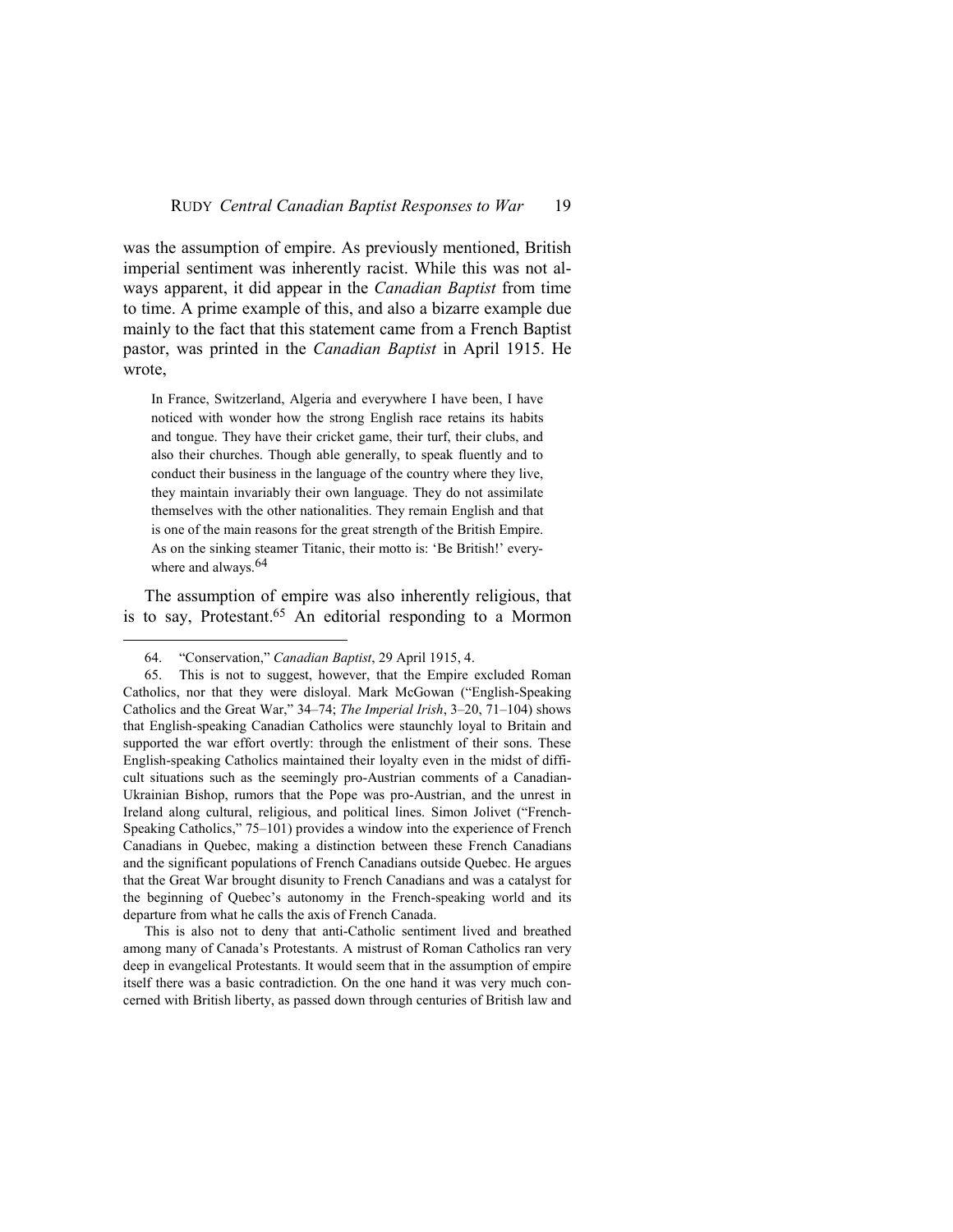discussion of the war as being Armageddon quoted a Scottish YMCA worker who was at the front. He said "It means a big thing, still, today, for our Empire, this heart deep singing of our soldier men. I have never dreamed that I should see such depths of feeling for eternal things. Do not tell me this is Armageddon. It is not the end of things. It is Resurrection and Pentecost we are passing through. A harvest is being sown in France, of which the reaping will be Empire-wide. There will be angels at the ingathering."66 This person described the war not only in explicitly religious terms, but used language of revivalism and implied that a British victory would herald some sort of utopia. This appealed to the widespread postmillennialism of Canadian and British Protestants, which has been noted by numerous historians.<sup>67</sup>

Assumptions of empire also meant that Central Baptists offered up prayers for the war and affirmed their loyalty to the British crown both in their newspaper and in their worship services. An article printed in February 1916 discussed the importance of praying for those in authority and then recommended that congregations sing 'God Save the King': "In this connection, we desire heartily to commend the churches wherein 'God Save the King' is prayerfully sung from Sunday to Sunday in these perilous and anxious days. Never did the National Anthem have so much content for the men, women and children of this generation as now. Let it be sung in every church with heart and voice at least at one public service a week."<sup>68</sup>

tradition. In the late nineteenth century, this guaranteed religious pluralism but also ensured certain rights for everyone regardless of creed. This was a glory of the empire. On the other hand, English-speaking Protestants in Canada construed the empire in terms of a Protestant entity that, because it was so great, allowed Catholics to benefit from living in it. Furthermore, moments of war seem to have provided whatever was needed to at least temporarily overcome religious prejudice and work together. Differences seemed to disappear in the midst of patriotic fervour.

66. "Editorial," *Canadian Baptist*, 20 May 1915, 1.

67. See, for example, Bebbington, *Baptists*, 125–26, and Dochuk "Redeeming the Time," 10–20.

68. "For Those in Authority," *Canadian Baptist*, 3 February 1916, 1.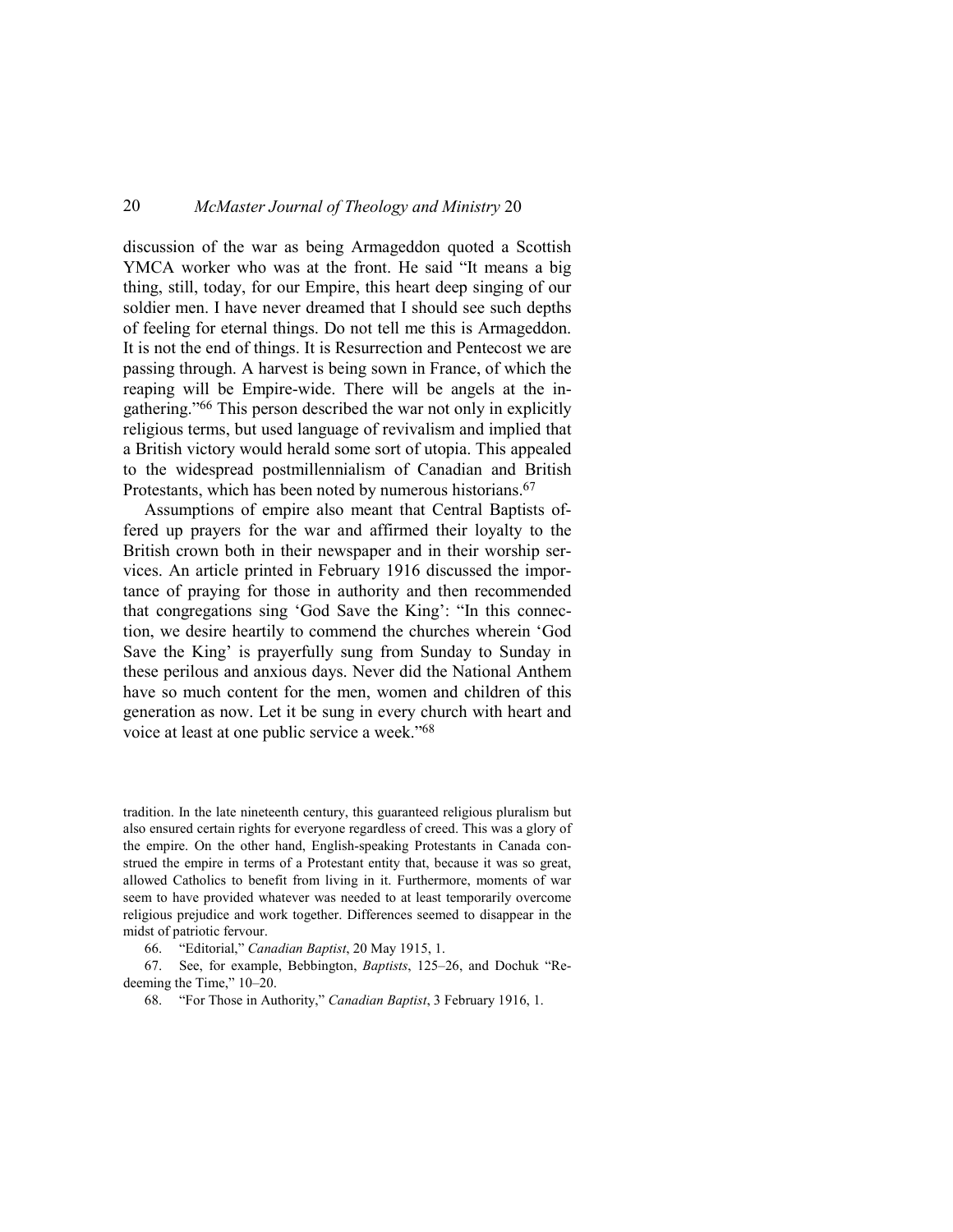#### RUDY *Central Canadian Baptist Responses to War* 21

Wartime prayers and imperial sentiments were often mixed together in the form of poems. Gordon L. Heath has explored war poetry in Canadian Protestant newspapers during the South African War and he identifies numerous themes which included: the monarchy, the Union Jack, England and the Anglo-Saxon people, and Canadian nationalism/imperialism.69 War poetry in the *Canadian Baptist* mirrored these themes, and complemented them with poems about the armies at the front and imprecations for God's protection and blessing on Britain's cause. One of these poetic prayers, entitled "Prayers for Our Armies at the Front," went as follows:

O Lord of Hosts, Whose mighty arm In safety keeps 'mid war's alarm Protect our armies at the front, Who bear of war the bitter brunt; And in the hour of danger spread Thy sheltering wing above each head.

In battle's harsh and dreadful hour, Make bare Thine arm of sovereign power And fight for them who fight for Thee, And give Thine own victory; O in the hour of danger spread Thy sheltering wing above each head.

When pestilence at noonday wastes, And in death in triumph onward hastes, O Saviour Christ, remember Nain, And give us back our sons again: In every hour of danger spread Thy sheltering wing above each head.

If by the way of wounded lie, O listen to their plaintive cry, And rest them on Thy loving breast O Thou on Whom the Cross was pressed: And in the hour of danger shed

<sup>69.</sup> Heath, "Passion for Empire," 133–41.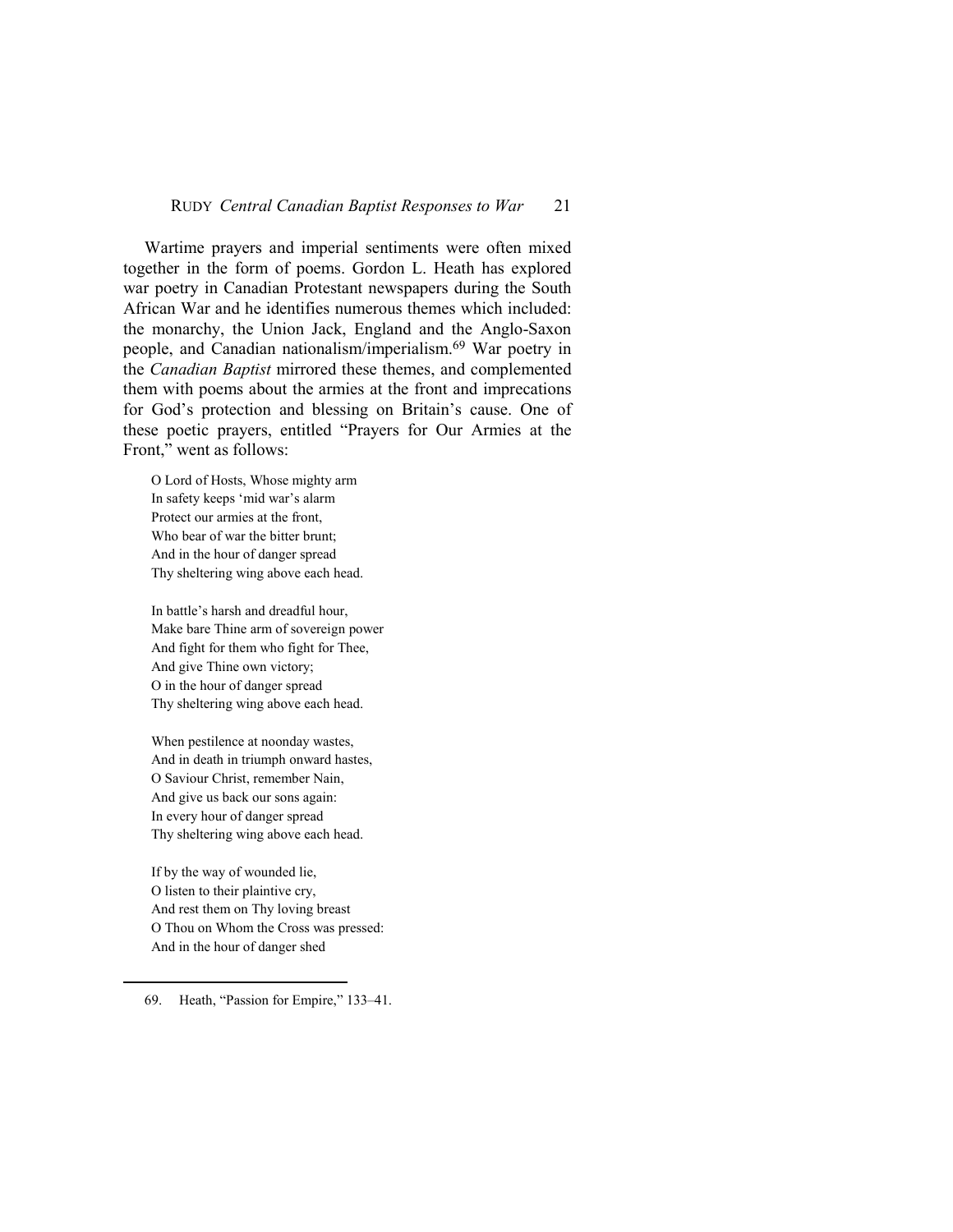Thy glorious radiance on each head.

O Friend and Comforter divine, Who makest light at midnight shine, Give consolation to the sad Who in the days of peace were glad: And in the hour of sorrow spread Thy sheltering wing above each head.70

This poem invoked the biblical imagery of God's strong right hand and appealed to the biblical theme of God's provision and protection of his people. Not only did this poem imply the religious dimensions in which the war was framed for Central Canadian Baptists but it also implied the view of the British Empire as being appointed by God to shower his blessings throughout the world. Another poem, which is far too long to reproduce here in its entirety, was entitled "To England," and it further exemplified this view. One stanza described Britain:

Oh, age-long leader of men Up Freedom's shining heights, all freemen's friend, And saviour of the shackled and oppressed; Who, taught of old the song of the free seas That fenced thee from the tyrant, hast achieved Ever some new and fairer liberty Wherewith to light the world; if thou hadst failed!<sup>71</sup>

The following stanza described the relationship between Canada, and other British colonies, and Britain:

Grey Mistress of the realm That girts the globe! Mother revered and Queen, By our hearts' choice, to all thy daughter states,

<sup>70. &</sup>quot;Prayers for Our Armies at the Front," *Canadian Baptist*, 3 February 1916, 1.

<sup>71. &</sup>quot;To England," *Canadian Baptist*, 23 March 1916, 1, second stanza. The second line of this stanza likened Britain to the source of freedom and liberty in the world, while the next line is a reference to the abolition of slavery and the slave trade in the British Empire. The "tyrant" mentioned is a reference to Napoleon, and the free seas were, of course, maintained by the British navy, the most powerful navy in the world during the nineteenth century.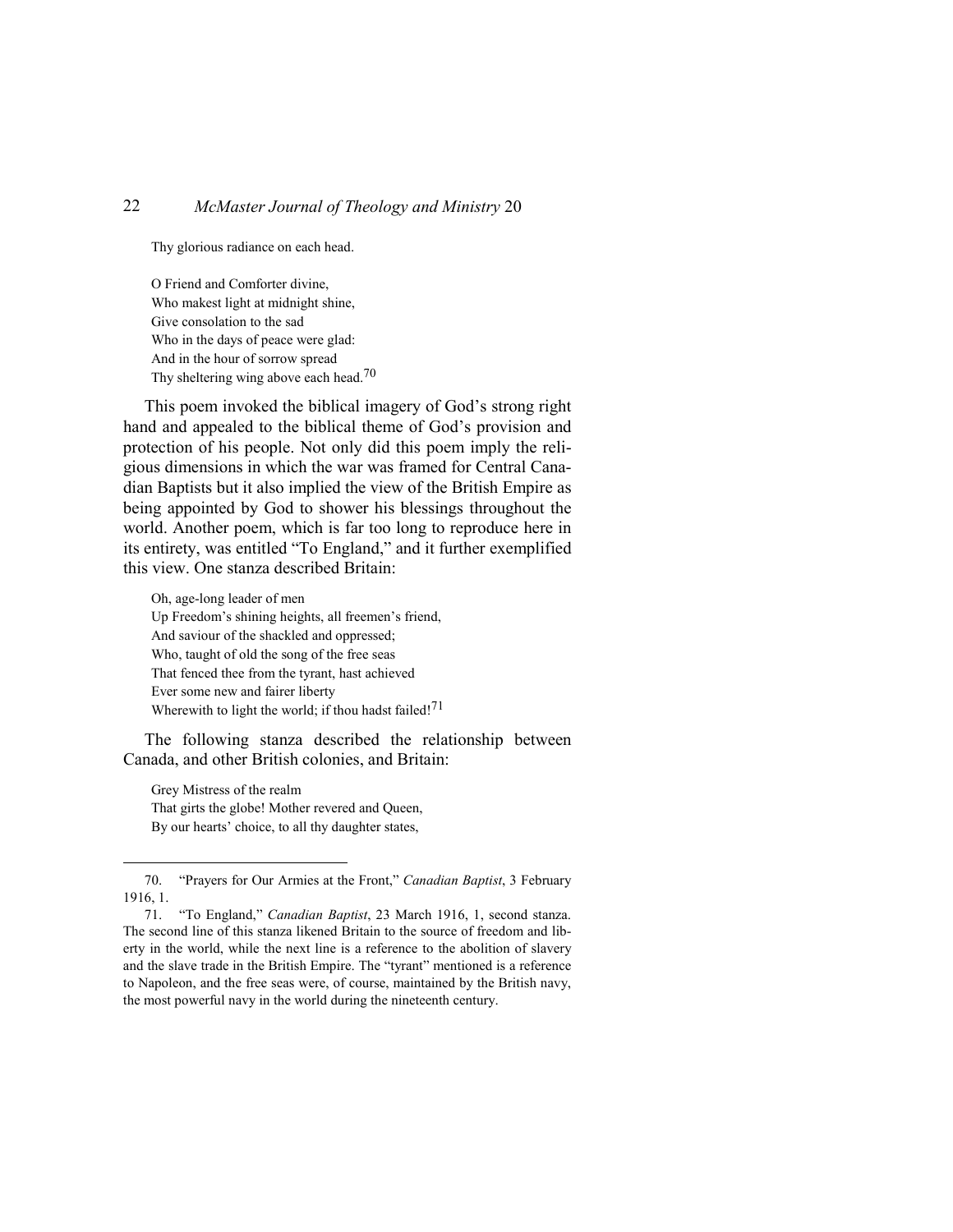The free young nations of the west and the south, Which yearn to thee across the severing seas– That yet to bind us to thee, Motherland, With loving hearts and loyal, proud to wear Thy name upon us! For a painted peace Hadst thou forsworn thyself, hadst made a mock Of truth an honor, hadst betrayed thy trust And them that trusted thee; hadst left thy friend In peril's hour unaided; hadst put shame On all whom thy once proud name was called; Hadst to all earth been false, and hadst denied That Heaven which for this time had strengthened thee To smite or succor!72

The poem went on to suggest that Christian Britain was the source of truth and freedom in the world and emphasized "the crown which God had set upon thy [Britain's] brow." The poem concluded, at length, expressing notions of British loyalty, divine appointment and mission, in a way that no prose could accomplish:

By thy happy choice, Brave, righteous, noble, hast thou made us thine In new, glad fealty. Henceforth do we love And honor thee beyond the scope of words. In passion of joy and pride our souls leap forth To follow thee upon the Dolorous Way Which duty set thee, way of tears and blood, To whatsoever goal God wills for thee. Our tears with thine, with thine our blood commit, Shall be God's chrism on awful fields of fight To blossom to strange splendors by and by. See! All our eager coasts lean forth to thee. The seas are foam beneath a thousand keels Of far-sailed fleets that bring our sons to share Thy grief and glory. From the Anstral lands, The veld of Afric, India's ancient shores, Canadian prairies, the uncounted isles

<sup>72. &</sup>quot;To England," *Canadian Baptist*, 23 March 1916, 1, third stanza.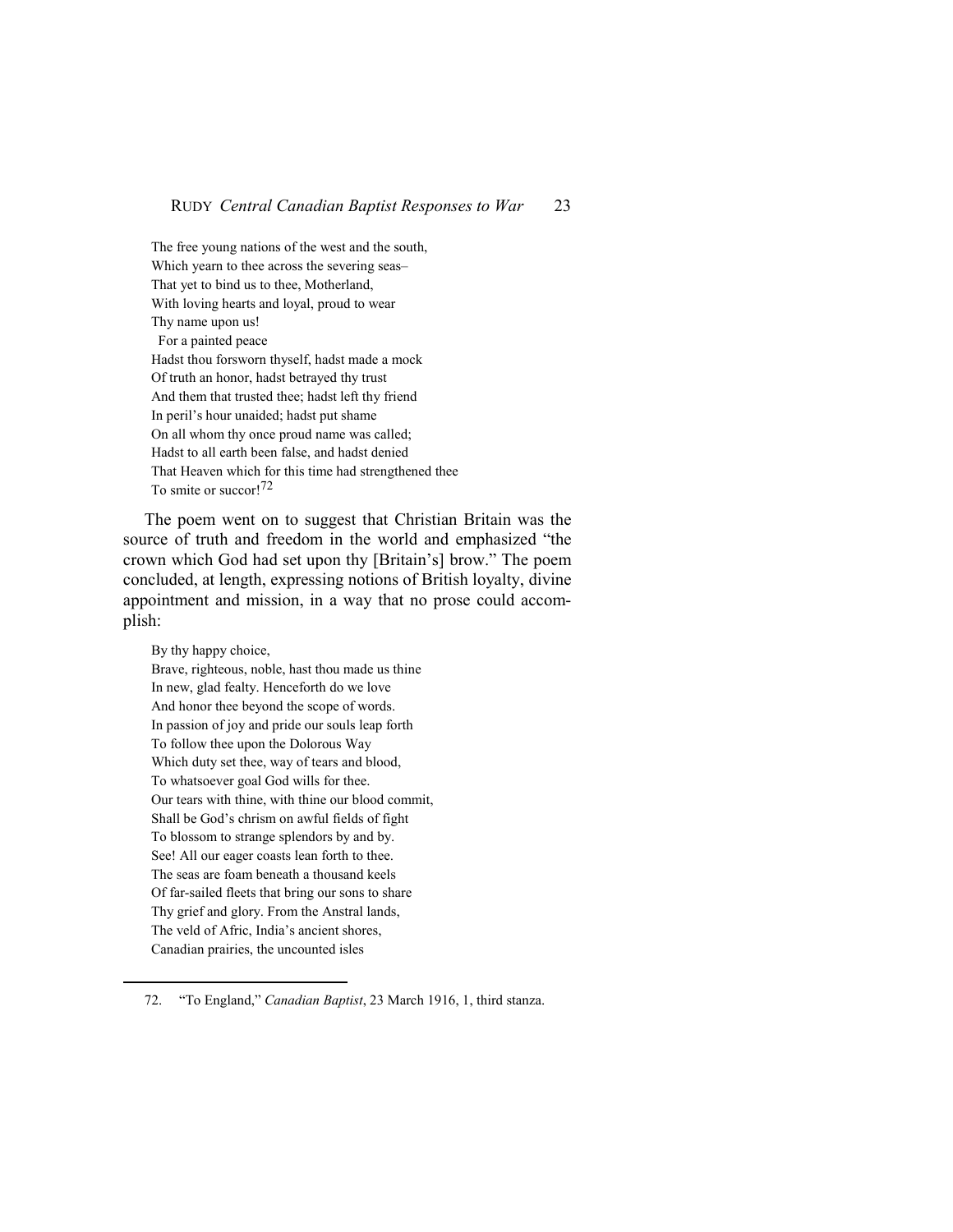And coasts remote which the great name defends, Our flags stream forth to battle. We had loved White, smiling beauteous Peace. With the lover's gaze We watched while thou adventuredst thy soul Unto the utmost verge of what man may To follow her fair feet. Now God for Peace 'Gainst them that would her, sends us forth to war, To suffer on a thousand gory fields, For thy name sake, and the world's, and His High Name; That war through war may perish, nay, through Love, The love that leads us up this Golgotha; That war may cease from out the heart of man, The old bad order pass, a new world shine, The age of earth wide brotherhood, which seers Hailed from the dawn of time, and poets sang Leaning across the future. Such our faith! The morning breaks! Thank God, thou didst not fail!<sup>73</sup>

Other poems, such as one entitled "The Call" printed in the *McMaster Monthly*, emphasized the British framework from which Central Baptists understood the war. One stanza read "For England asks for the sons she lent, to the East, West, South, and North, And who stands by when a mother's cry, Is bidding her sons, 'Stand Forth.'"74 Another stanza directed the reader to think of their patriotic duty as being in a long line of British loyalty: "the shades of the past stand clear at last, For the flag by land and sea; What was the duty for Wellington, Nelson and Moore, Is doubly duty for me."<sup>75</sup> The final stanza of the poem invoked biblical imagery of God's protective arm, implying the notion that Britain was a divinely chosen nation: "Then God send England the strong right arm, To prosper well in the

<sup>73. &</sup>quot;To England," *Canadian Baptist*, 23 March 1916, 1, stanzas eleven and twelve.

<sup>74. &</sup>quot;The Call," *McMaster Monthly*, February 1915, 187–88.

<sup>75. &</sup>quot;The Call," *McMaster Monthly*, February 1915, 187–88.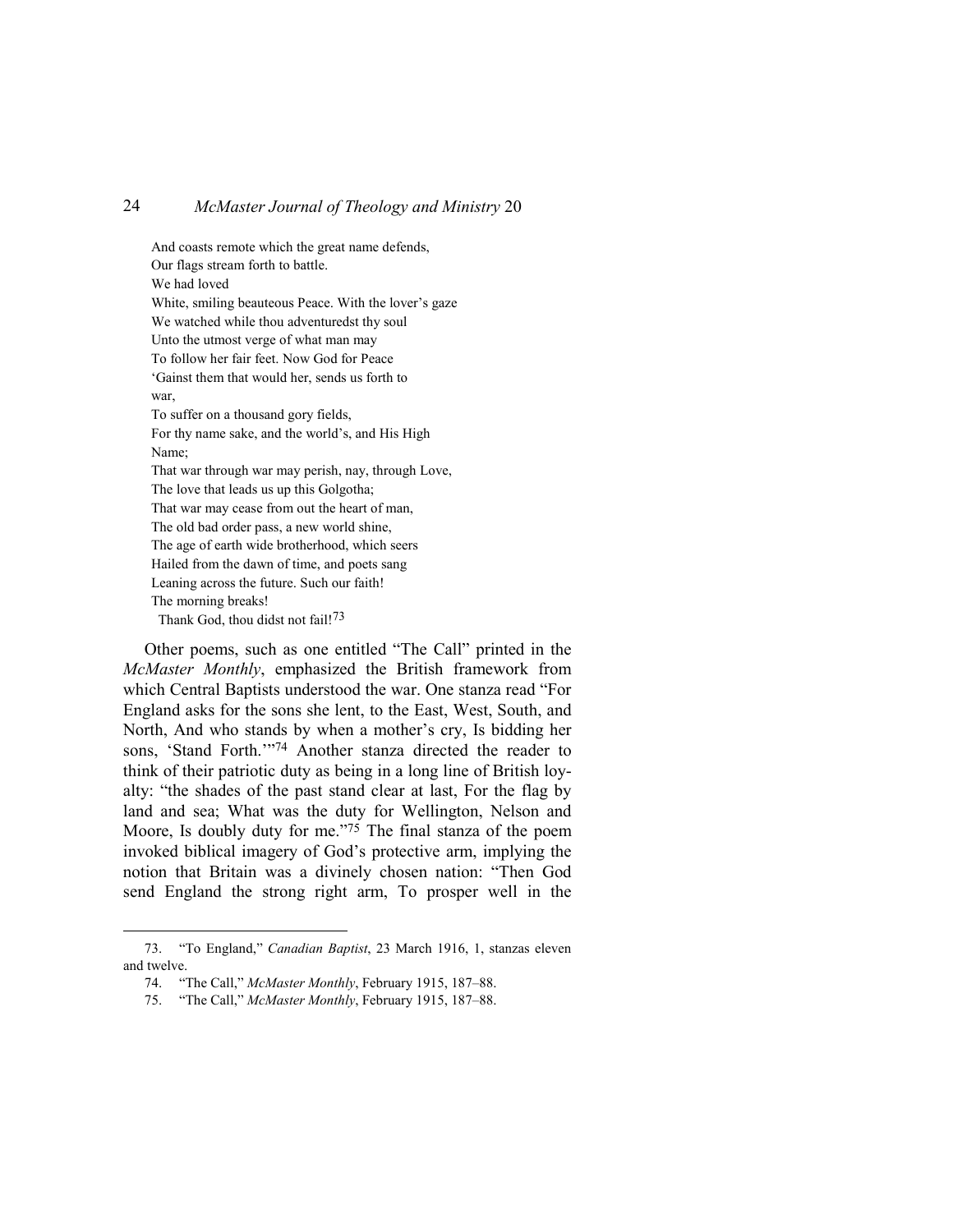fight."76 War poems such as these provide for the historians an invaluable window into the outlook of Central Baptists, for whom these poems expressed the principles upon which their very worldview was founded. While these poems merit a far more detailed study, this paper cannot but only mention them as examples of the assumptions of empire that guided Central Baptist responses to the First World War.

A corollary to the assumption of empire, especially because of how it cast the war in religious terms, was the demonization of the enemy. This was also a precedent set in the South African War, though it was intensified in the two world wars. One of the poems mentioned above characterized Germany as "thy very enemy that seeks thy life, chanting her fierce unholy hymn of hate."77 Central Baptist rhetoric, regarding the enemy, ranged from "German militarism,"78 to "degenerate servants [of the Kaiser],"79 and "the hordes of hell."80 Certain acts by the Germany military, such as the sinking of the American ship, *Lusitania*, were called "the Germany atrocity,"81 while other acts of an equally reprehensible nature, such as massacring non-combatants in Belgium were called "outrages."82 Germany's leader, Kaiser Wilhelm, was also demonized as "the Hun,"83 a term suggesting he was barbaric, and "the Prussian despot."<sup>84</sup>

This discussion demonstrates that the response of Central Baptists to the First World War was set by precedents established in the South African War. The foundational assumptions underlying their response were the assumptions of the war as a

<sup>76. &</sup>quot;The Call," *McMaster Monthly*, February 1915, 187–88.

<sup>77. &</sup>quot;To England," *Canadian Baptist*, 23 March 1916, 1, tenth stanza.

<sup>78.</sup> For example, see "Your Country Needs You," *Canadian Baptist*, 25 March 1915, 5 ("shedding their blood to save their . . . countries from German militarism which threatens their very existence"); "All for a Scrap of Paper," *Canadian Baptist*, 21 January 1915, 3, ("we shall forever cut out this cancer of German militarism").

<sup>79. &</sup>quot;Editorial," *Canadian Baptist*, 20 May 1915.

<sup>80.</sup> See "All's Well," *Canadian Baptist*, 10 February 1916, 1.

<sup>81. &</sup>quot;The Germany Atrocity," *Canadian Baptist*, 13 May 1915, 8.

<sup>82. &</sup>quot;Editorial," *Canadian Baptist*, 20 May 1915.

<sup>83. &</sup>quot;Editorial," *Canadian Baptist*, 17 February 1916, 1.

<sup>84. &</sup>quot;Five Souls," *Canadian Baptist*, 22 April 1915, 2.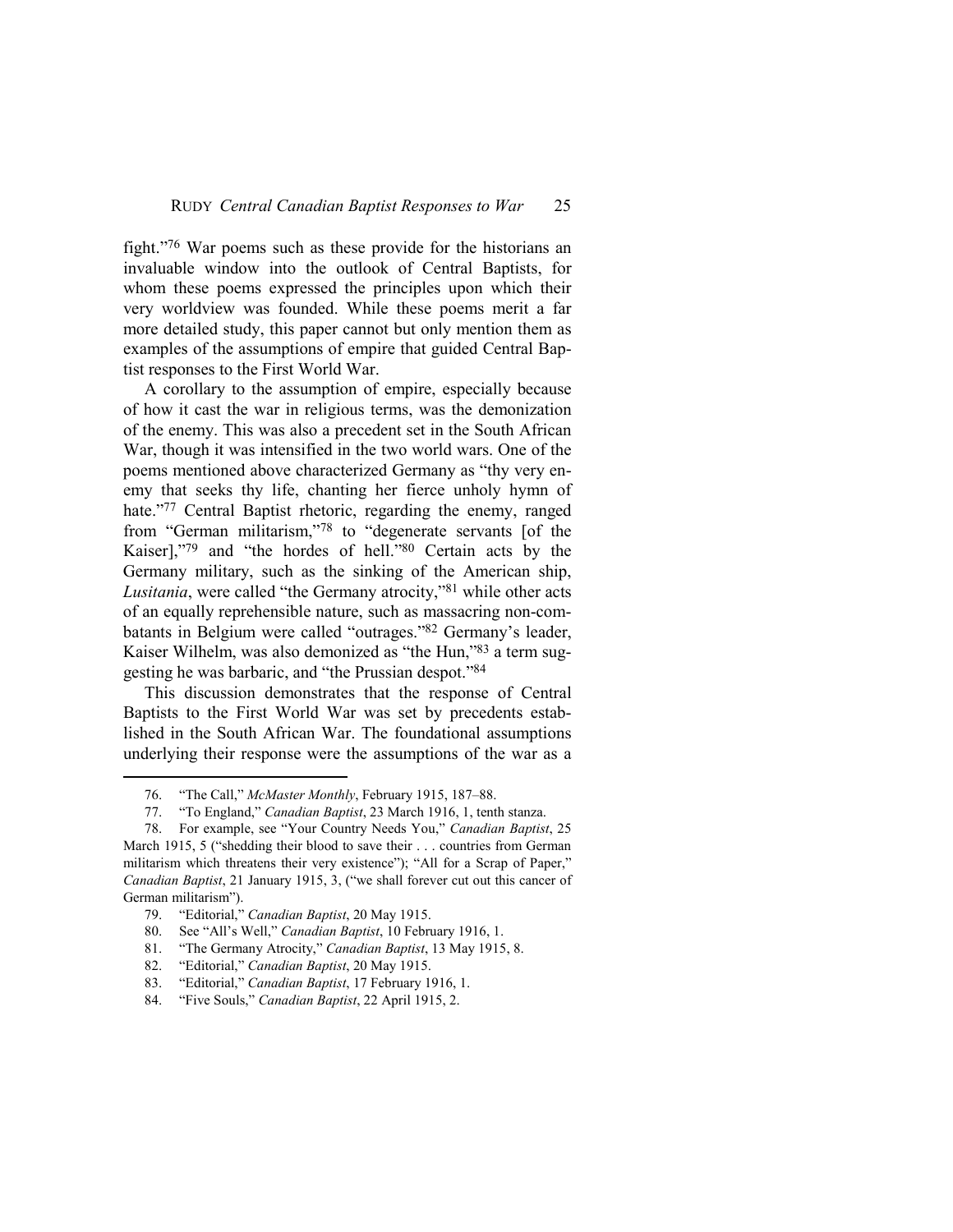just cause, the war and Canada's national identity, and the war as the Empire's cause. Now, turning to the Second World War, I will further show the continuities in these assumptions between the wars.

#### *The Second World War*

The years following the First World War were marked by a degree of upheaval as the citizens of the British Empire, and the other nations involved in the war, realized that "the war to end all wars" had come at a terrible price. Robert Wright has noted that disillusionment followed the war and it undermined the confident optimism that had characterized the Canadian and British outlook leading up to the war.<sup>85</sup> Gordon L. Heath has argued that, like many other Protestants, Canadian Baptists embraced pacifism in the inter-war period. He contends, however, that this was rooted in three factors: their experience of the horrors of the war, post-war optimism that war would be outlawed, and the influence of the social gospel.<sup>86</sup> Their pacifist convictions were clearly not deeply rooted, which their sudden abandonment of this position immediately after the Second World War began would seem to suggest.87 The student newspaper at McMaster University, *The Silhouette*, advocated, in early 1939, Canadian isolation from any European war.<sup>88</sup> The writer, after noting that

<sup>85.</sup> Wright, "Canadian Protestant Tradition," 139.

<sup>86.</sup> Heath, "Rise and Fall of Pacifism," 37–53. The place of the social gospel in their pacifism is especially interesting considering that the social gospel was a significant component of pro-war and imperial sentiment in both World Wars.

<sup>87.</sup> For examples to see how quickly and passionately Central Baptists abandoned pacifism, see "I Am at War," *Canadian Baptist*, 1 February 1940, 5; "The Militant Christian," *Canadian Baptist*, 1 August 1940, 3; "Pacifism is Crumbling," *Canadian Baptist*, 14 September 1940, 7; "Pacifism is Over," *Canadian Baptist*, 15 February 1942, 3; "Life By Battle or Death By Hun— Pacifist Choice," *Canadian Baptist*, 1 March 1941, 3; "The Christian and War," *Canadian Baptist*, 1 April 1941, 2.

<sup>88.</sup> This is likely evidence of a growing American cultural influence over Canadians, especially through media and popular culture, though Americanization is beyond the scope of this paper.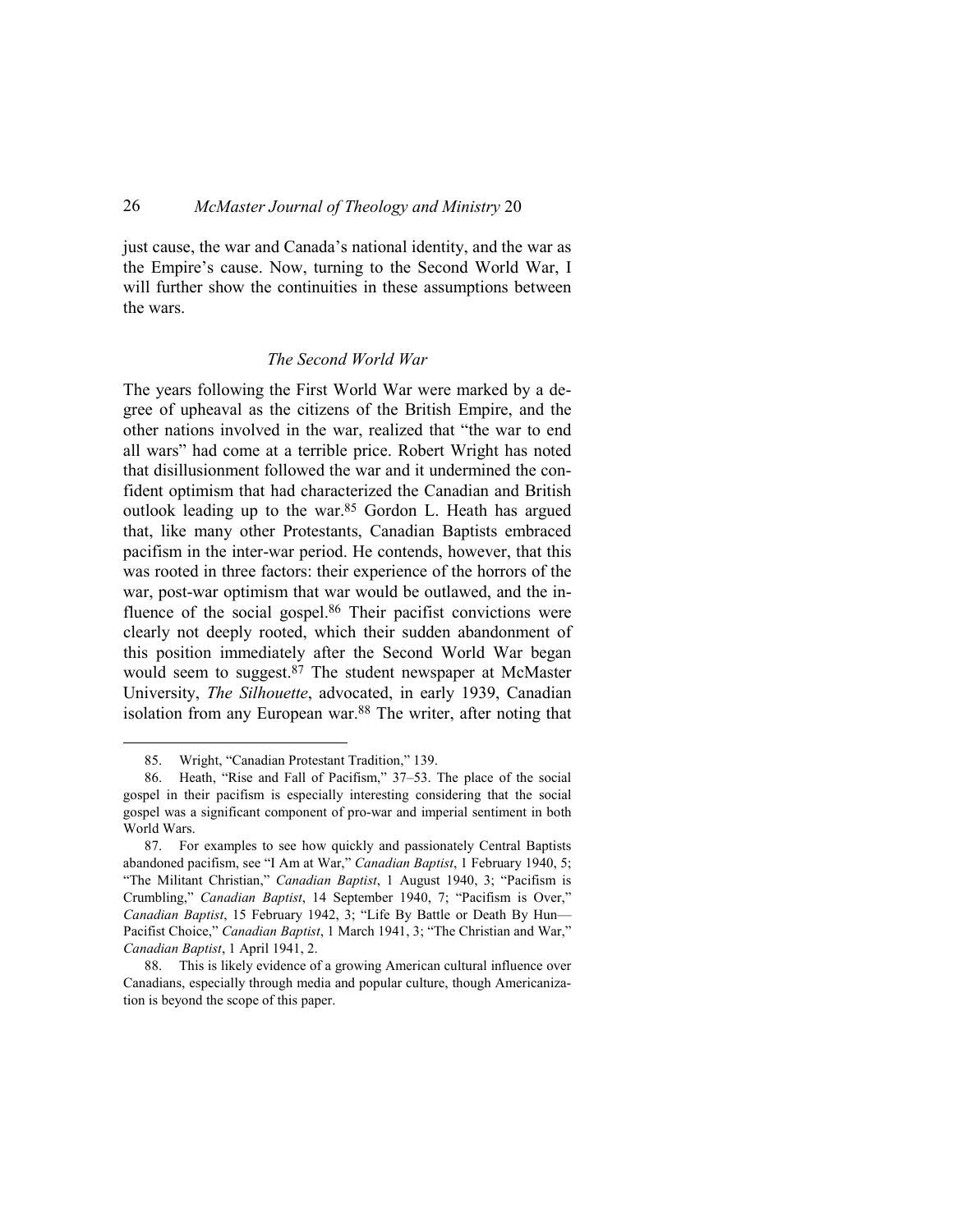"the church would probably not oppose any intervention in an imperialistic war, and would more likely support it, linking Democracy with Christianity,"89 emphasized that this was not representative of the youth of that age. He declared that "we ourselves are not in sympathy with the imperialistic attitude that Canada's frontier is found wherever the Union Jack flies," suggesting instead that Canada strengthen its ties with the United States.90 Once war had begun, however, Central Baptists, including even students at McMaster, demonstrated their loyalty.

Just as with the South African War and the First World War, the Second World War was declared to be a just cause by Central Baptists.91 It was just because, as one article in the *Canadian Baptist* noted, "for the second time in the space of a generation the leaders of Germany have hurled Europe into the abyss of misery and bloody strife."92 The article, written by J. A. Johnston, president of the Convention, went on to affirm Central Baptists' loyalty to Christ and the Empire, "we must give our first loyalty to Christ and then, as conscience shall direct, to the Dominion and to the Empire of which we are citizens."93 An editorial, from the same edition of the *Canadian Baptist*, saw the war as just because of the evils of dictatorial government and the insanity of dictators such as Hitler: "Britain and France by their united action at this time are declaring that dictator rule with its associated evils must cease . . . Gangsters cannot be reasoned out of their insanities."<sup>94</sup>

<sup>89. &</sup>quot;Is Neutrality Possible?" *The Silhouette*, 24 February 1939, 2.

<sup>90. &</sup>quot;Is Neutrality Possible?" *The Silhouette*, 24 February 1939, 2.

<sup>91.</sup> For the views of other Canadian Protestants regarding the Second World War, see Faulkner, "Christian Civilization"; Grant, *Canadian Era*, 149– 55; For the United Church of Canada, see Airhart, *Soul of a Nation*, 126–53; for an extensive annotated bibliography of Canadian churches in the Second World war, including important topics such as chaplaincy and the experience of Canadian Mennonites, see Heath, "Canadian Churches and War," 63–124.

<sup>92. &</sup>quot;War!" *Canadian Baptist*, 31 August–7 September 1939, 1.

<sup>93. &</sup>quot;War!" *Canadian Baptist*, 31 August–7 September 1939, 1.

<sup>94. &</sup>quot;War Again!" *Canadian Baptist*, 31 August–7 September 1939, 1.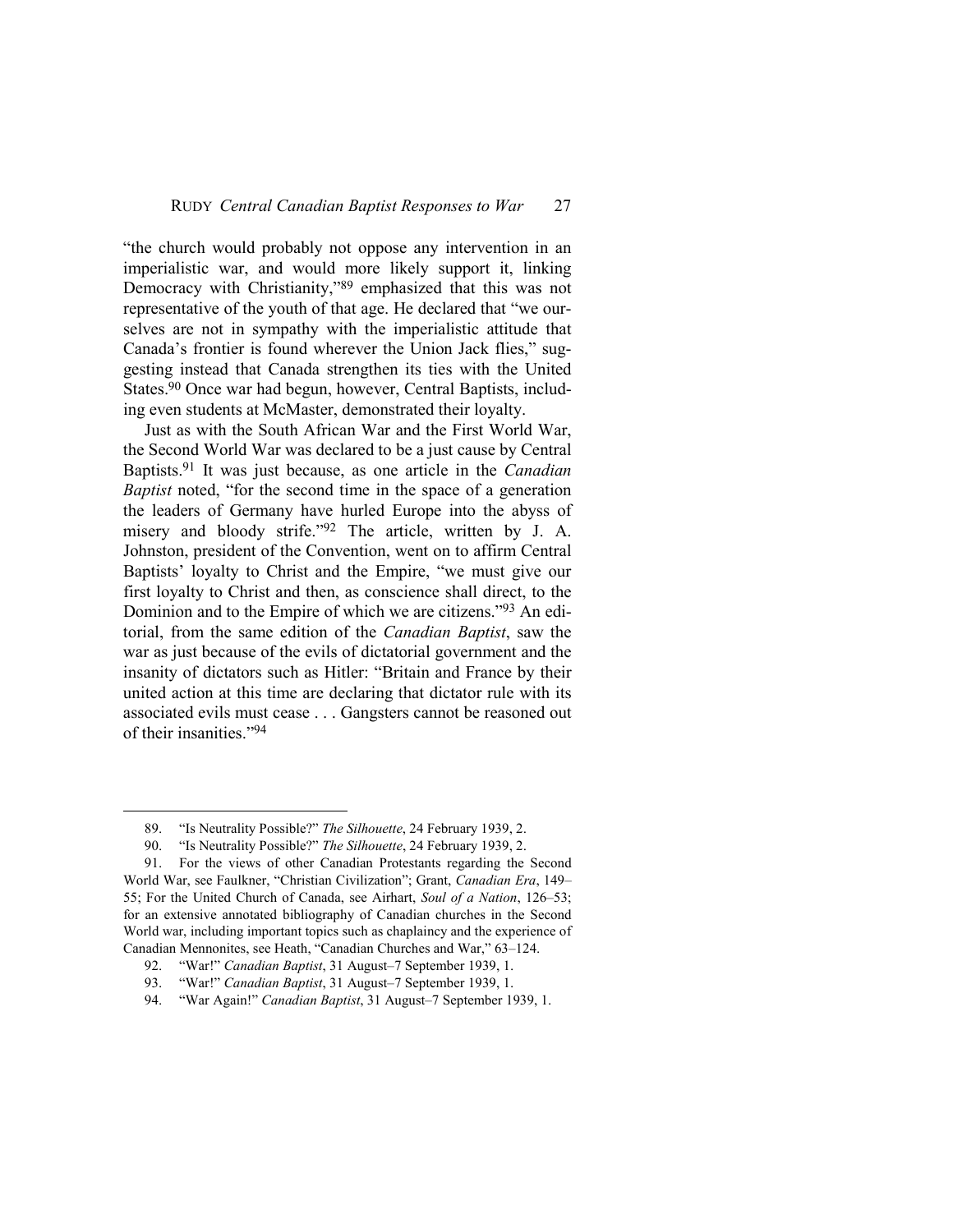The next week an official statement from the President of the Convention was printed on the front page of the *Canadian Baptist*. It emphasized loyalty and the justice of the cause:

We appreciate profoundly and support whole-heartedly your own action and that of your Government in placing the resources of Canada alongside those of the mother country and of our sister Dominions in the preservation of liberty and in resistance to ruthless oppression. Believing in the justice of our cause we can assure you and your Government of the most prayerful and practical support consistent with our Christian faith and our love of liberty and democracy, these always having been basic principles of our Baptist position. With assurance of our unswerving loyalty to His Majesty the King . . . 95

This statement from the president of the Convention is important for at least two reasons. First, it connected the war with Baptist identity. The war was characterized as an effort to protect liberty and democracy, which were basic Baptist principles.<sup>96</sup> Second, the allusion to liberty and democracy point to a phenomenon of the Second World War, not as apparent in the South African or First World War, in which democracy and Christianity were conflated. The religious dimensions of the First World War were seen in the declaration that it was a Holy War. While the Second World War did not see the zealous imperialistic and jingoistic outbursts that accompanied the First War, in the view of Central Baptists, the Second War had an underlying religious dimension that informed their view of the whole conflict.

The conflation of democracy and Christianity is evidence of the assumption of nation-building, because according to Central Baptists Canada was an important Christian and British democracy, as well as the assumption of empire, because Christian Britain was the source of democracy. In this way, the assumption of nation-building was nuanced by the notion of preservation; the war was being fought to preserve Canada as a British

<sup>95. &</sup>quot;The War and the Baptists," *Canadian Baptist*, 14–21 September 1939, 1.

<sup>96.</sup> See Rudy, "Baptist Identity and Ecumenism," 11–15; 64–80; 98–121, for discussion and examples of these two Baptist principles as well as a detailed analysis of Baptist identity in the twentieth century.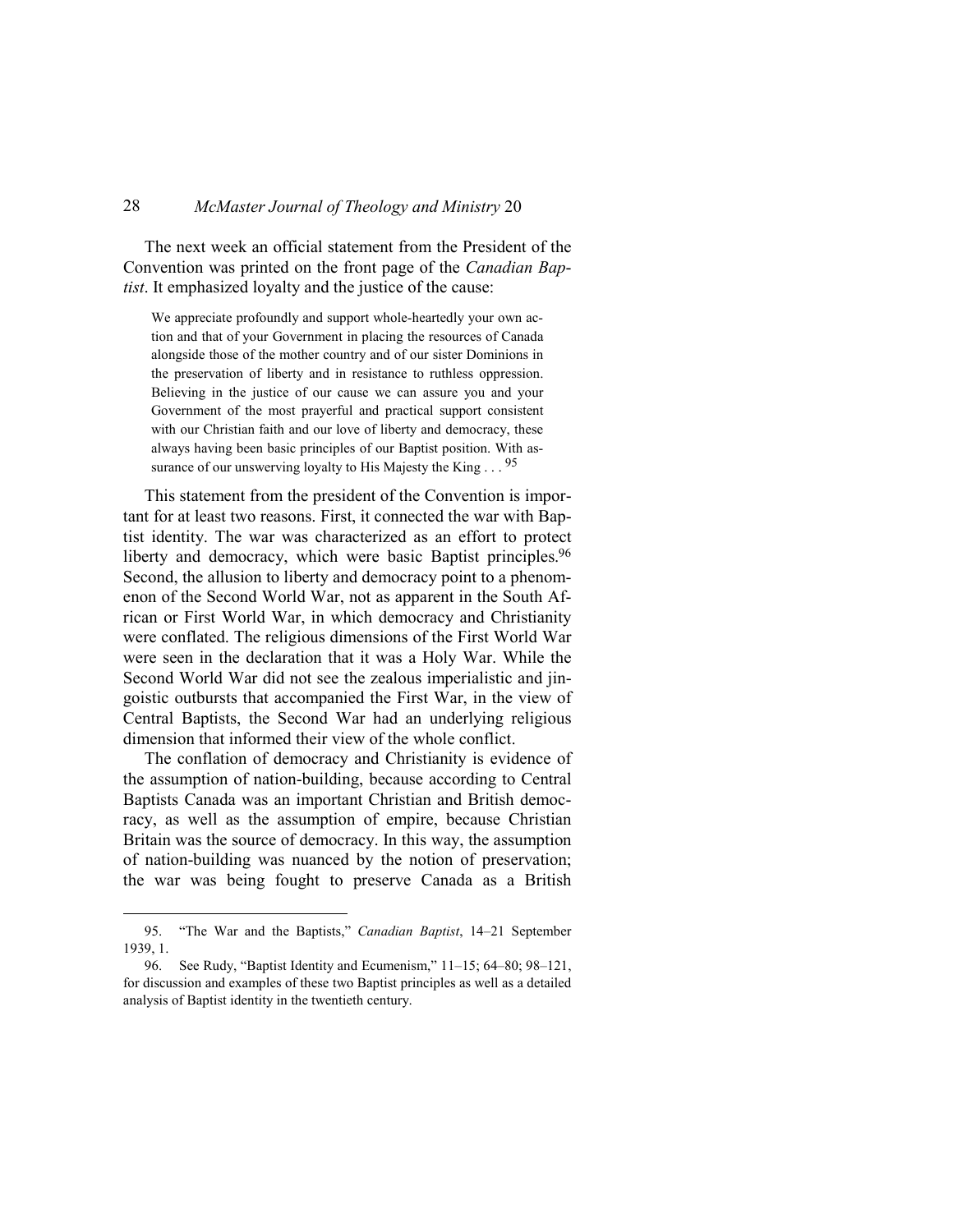Christian democracy. Furthermore, the categories of political and religion were blurred as Christianity and democracy were conflated.

In 1940, an article in the *Canadian Baptist* expressed this blurring of the religious and political dimensions of the war, stating "the Christian faith is the direct antithesis of this [communism and fascism] . . . So the war, dreadful though it is, becomes a holy crusade."97 A Baptist pastor from Calgary, who had an article published in the *Canadian Baptist*, produced a statement that exemplified the notion that the British Empire was not only a Christian empire, but the source of much that is good and worthy in the world:

The best things in our British tradition and our Empire's life are the things that grow out of Christian elements in our past and present. British law and justice, British love of fair-play, British tolerance and liberty, and the strong humanitarian and philanthropic strains in our national life—these are all the products of the Christian faith of Christian Britishers . . . it is the bounden duty of every Christian citizen to do all in his power to strengthen and deepen such Christian elements in the nation's life . . . The nation and the Empire need YOUR contribution to its highest life.<sup>98</sup>

Other articles printed in the Central Baptist newspaper were more explicit in their linkage of Christianity and democracy, though in these instances, their Britishness was not emphasized, but would have been assumed by their readers. One article, entitled, "The Spiritual Foundations of Democracy," argued that democracy has "two main principles; the principle of freedom and the duty of considering others. The privilege we are all willing to accept but are we so ready to carry out the duty? Can we come to see this duty not as something burdensome, but as a joyous privilege? The privilege of loving our neighbour as much, that we want to help him in every way possible."<sup>99</sup> The author made it

<sup>97. &</sup>quot;Christianity on the Fatal Spot," *Canadian Baptist*, 1 January 1940, 3.

<sup>98. &</sup>quot;My Duty to My Church," *Canadian Baptist*, 15 January 1941, 7.

<sup>99. &</sup>quot;The Spiritual Foundations of Democracy," *Canadian Baptist*, 2 February 1939, 7.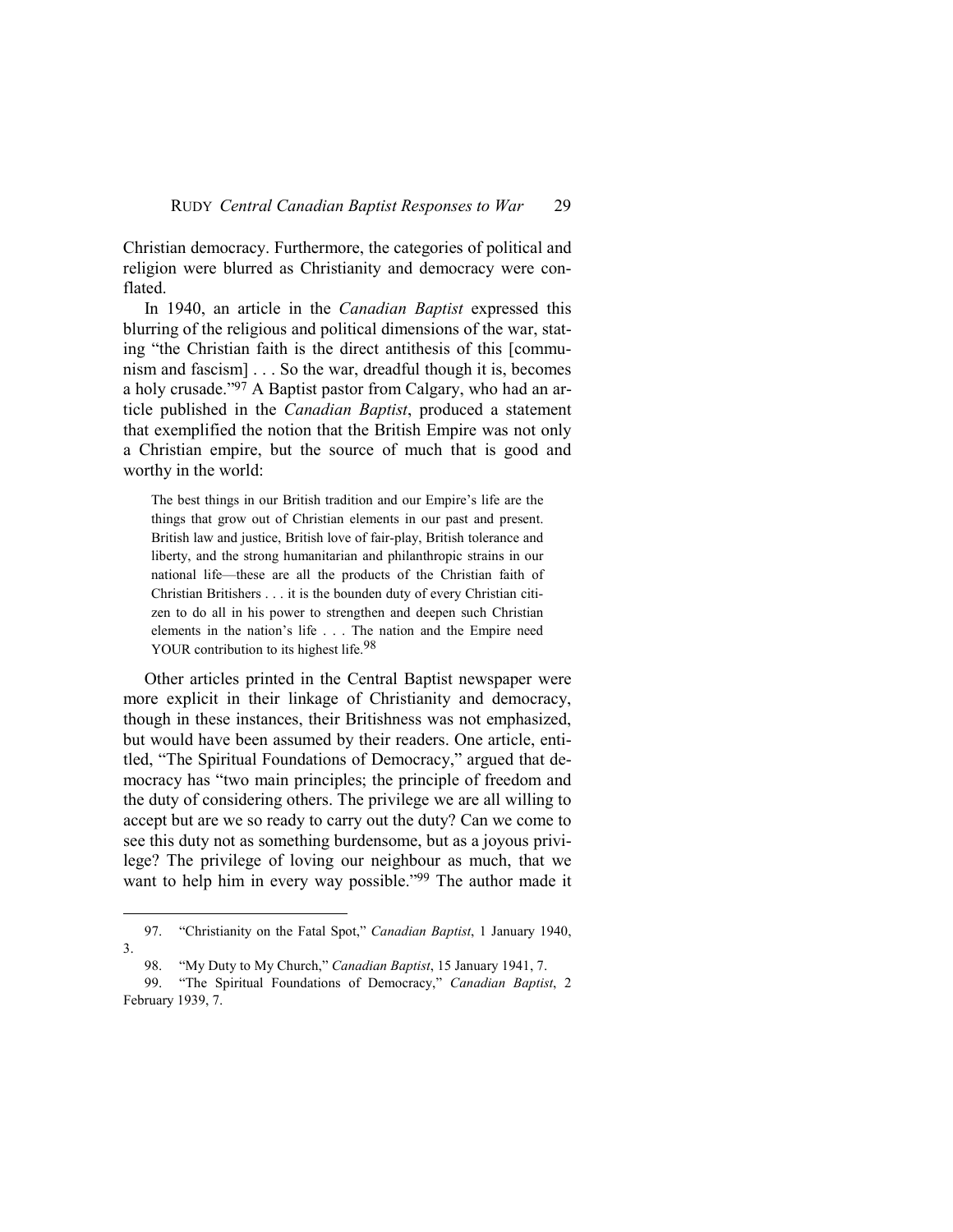clear that the privilege of freedom inherent in democracy was the privilege of loving one's neighbor. In another article, one writer declared that "Democracy then is a form of government which can be established and maintained only by those who have learned to govern themselves on a moral and spiritual basis, who have learned to think in terms of the greatest good for the greatest number."100 This notion of the common good, was then connected to the Christian theme of sacrifice when the author wrote, "I like to think that democracy was born in the Garden of Gethsemane in that hour when the Master cried, 'Father . . .' In that hour the complete surrender of self-will and self-interest for the good of humanity was achieved."101 Yet another article, this one written by the President of the Baptist World Alliance, John Rushbrooke, proclaimed that "the perfect democracy demands a fully Christianized society . . . it is a Christian concern to stand for democracy . . . where the Spirit of the Lord is, there is liberty."102 Another article stated the foundational belief that "a vital Christianity and a genuine Democracy are inseparable. The native air of Christianity is liberty . . . Liberty and the spirit of Jesus are one in the same."103 As far as these statements are concerned, the war was being fought to preserve the glorious ideals of British democracy, of which Canada was a key example.

As these statements indicate, the assumptions of nation-building and empire were enmeshed by the religious dimensions of both. Another element of this viewpoint was the demonization of the enemy. In the *Canadian Baptist*, the Germans were referred to as bandits, gangsters, gangster race, godless, heretics, and pagans.104 One writer saw the Allies as "being soldiers of the cross

<sup>100. &</sup>quot;Where Democracy was Born," *Canadian Baptist*, 2 February 1939, 11.

<sup>101. &</sup>quot;Where Democracy was Born," *Canadian Baptist*, 2 February 1939, 11.

<sup>102. &</sup>quot;Spiritual Freedom from Constraints of Earthly Authority," *Canadian Baptist*, 30 March 1939, 8.

<sup>103. &</sup>quot;Baptist Democracy in a World of Dictators," *Canadian Baptist*, 13 April 1939, 5.

<sup>104.</sup> For example, see "War Again!" *Canadian Baptist*, 31 August–7 September 1939, 1.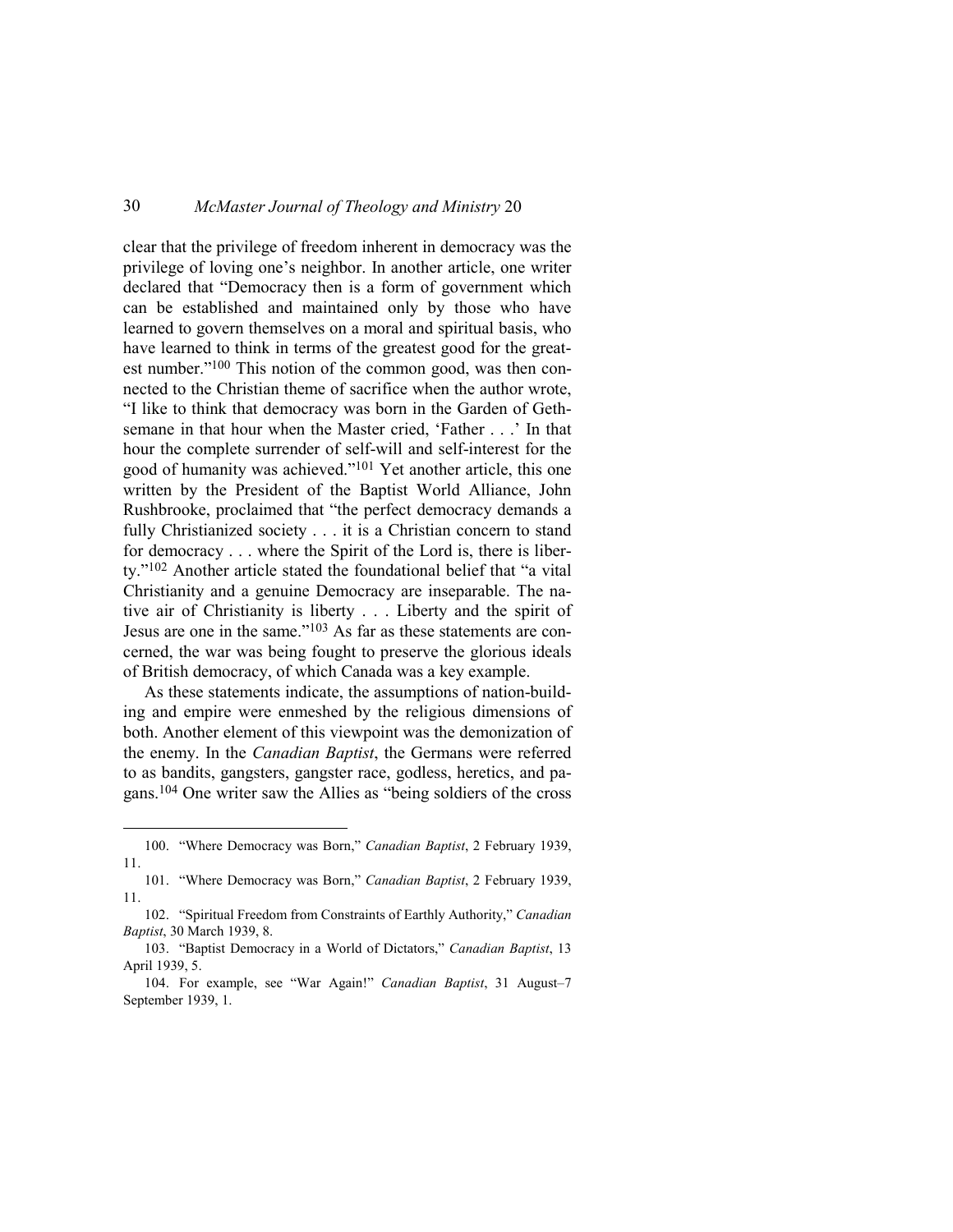which unites us with our fellow believers in the great fight under Christ's banner against all forces of paganism and irreligion in the life around us."105 Conceptions of Canadian and British soldiers being the "good soldiers," or "Christ's soldiers," Heath has noted, dated back to the Crimean War.106 Caricatures of Hitler took a similar path. For example, one article argued that "the philosophy of Friedrich Nietzsche has seeped down into the heart and mind of the German people, and it has become incarnate in Adolf Hitler . . . The power behind Hitler is the power of the Devil's revolt against God."107 Hitler was also labelled as the Anti-Christ. One article reassured readers that "to defeat this Anti-Christ we have the unfailing promises of God . . . we will, as Christ's Crusaders, meet the challenge."<sup>108</sup>

#### *Conclusion*

This paper demonstrates that major continuities exist between the Central Baptist responses to the South African War, the First World War, and the Second World War. The assumptions of justice, nation-building, and empire were continuous, though not necessarily identical in expression, in these three conflicts. This analysis indicates that these assumptions were imbued with religious meaning. The foundational assumption of empire entailed a view of the British Empire as providential and civilizing. This meant that a war could be easily justified. Any apparent threat to this God-appointed empire became a cause for war. In the cases of the World Wars, it was "Holy War." Similarly, the assumption of nation-building was informed by the framework of empire. Thus, the wars were opportunities for Canada to distinguish itself and improve itself in the context of the British empire. In the First World War, this was primarily and explicitly related to

<sup>105. &</sup>quot;The Church—Its Nature and Function," *Canadian Baptist*, 9 March 1939, 4.

<sup>106.</sup> Heath, "South African War," 27.

<sup>107. &</sup>quot;The Powers Behind Hitler," *Canadian Baptist*, 1 October 1940, 3.

<sup>108. &</sup>quot;War's Miracles of Past Assure of Divine Help Against New Anti-Christ," *Canadian Baptist*, 1 June 1940, 5.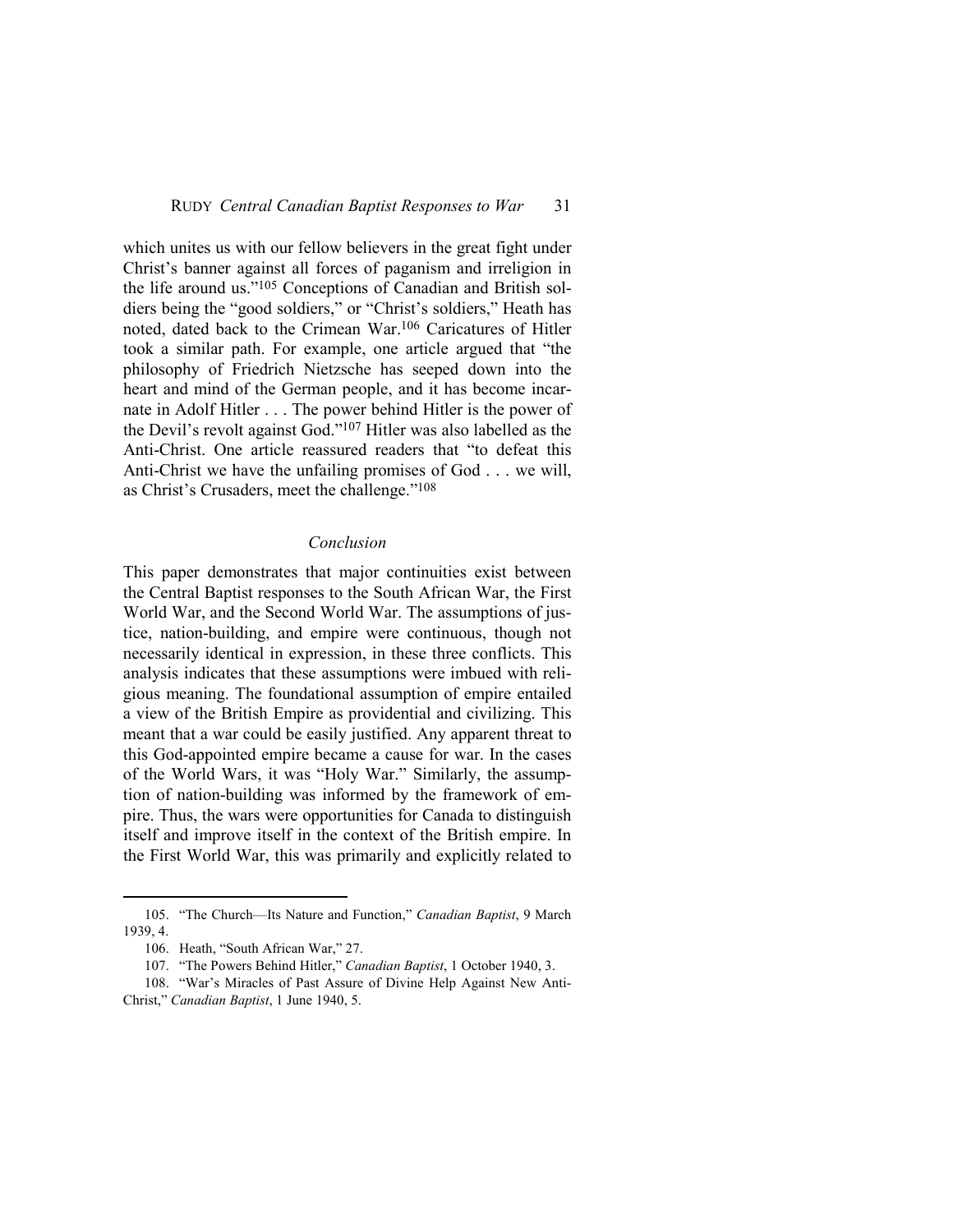industrialization, national unity, and social reforms. In the Second World War, it was primarily seen as the preservation of democracy.

The analysis of the continuities in imperial sentiment among Central Baptists between 1899–1945 suggests not only that imperialism shaped their outlook on war, but played a profound role in shaping their articulation of Canadian identity. Furthermore, the "death of imperialism"109 interpretation, which argues that Canadian imperialism died in the years following the First World War, either did not account for Central Baptists, or ignored the religious dimension entirely, a practice that has, unfortunately, become pervasive among Canadian historians. Central Baptists were treated here as a case study, but nearly every secondary source encountered in this study appeals to research that indicates that the Central Baptist experience was representative of the broader Canadian Protestant experience, with some inevitable exceptions, of course. It seems that the strength of the Protestant press in shaping public opinion is also ignored by many historians.110 The imperial sentiment articulated in the *Canadian Baptist* is only one example of the Protestant responses to these imperial wars, and, it should be remembered, is an example from the smallest mainline denomination.

One of the inherent risks of the approach taken in this paper is a "flattening" of history, in which differences in context for each war are discounted. I have tried to avoid this by pointing to some contextual differences between the two World Wars. The contexts of the South African War and the First World War had far more in common than that of the two World Wars. That is to say, the Canada of the South African War was rather different than the Canada that entered the Second World War. And yet, as this paper shows, there were significant similarities. Indeed, the fact that the imperial sentiments examined herein persisted during the Second World War reveals how deeply rooted were the assumptions of justice, nation-building, and empire in the Central Canadian Baptist outlook. It is surely difficult for a person in the

<sup>109.</sup> See Thompson, "Third British Empire," 88.

<sup>110.</sup> See Heath, "Forming Sound Public Opinion," 109–59.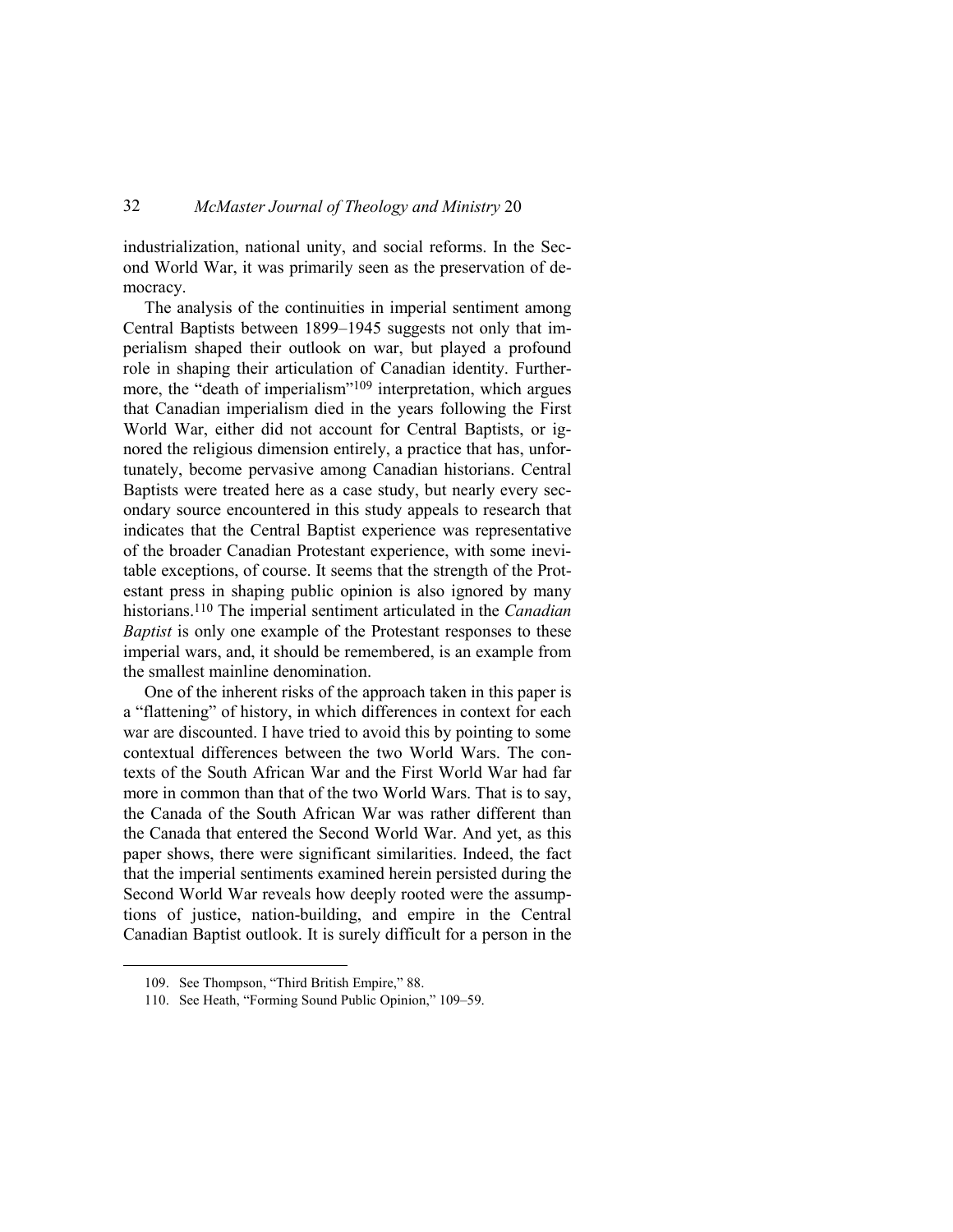twenty-first century, who witnesses frequent and rapid changes in culture and technology, to understand that Canadian cultural identity, as far as Central Baptists and other Protestants were concerned, did not change drastically or rapidly over the course of these forty-six years.

Finally, this paper suggests that through the influence of the denominational press over public opinion, British imperial sentiment was alive and well from 1899–1945, and by this sentiment each of these wars was a just war. Furthermore, one is confronted with the reality that the Protestant churches, in this case Central Baptists, were major promoters and articulators of these ideas. While on the one hand this was no doubt motivated by an appropriate understanding of the separation of church and state, on the other hand, it seems to have been shaped by the convergence of notions of Christian civilization, human progress, divine providence and appointment, postmillennialism, and Anglo-Saxon superiority, which, when imbibed by a young nation still preoccupied with its frontiers, was a heady concoction. While these ideas may seem hopelessly backward, disturbing, or misguided to contemporary readers, it should be remembered that no person, Christian or otherwise, is impervious to the cultural atmosphere in which they live.

#### *Bibliography*

- Airhart, Phyllis D. *A Church with the Soul of a Nation: Making and Remaking the United Church of Canada*. McGill-Queen's Studies in the History of Religion. Montreal: McGill-Queen's University Press, 2014.
- ———. "Ordering A New Nation and Reordering Protestantism." In *The Canadian Protestant Experience 1760–1990*, edited by George A. Rawlyk, 98–138. Montreal: McGill-Queen's University Press, 1990.
- Bebbington, David. *Baptists Through the Centuries: A History of a Global People.* Waco, TX: Baylor University Press, 2010.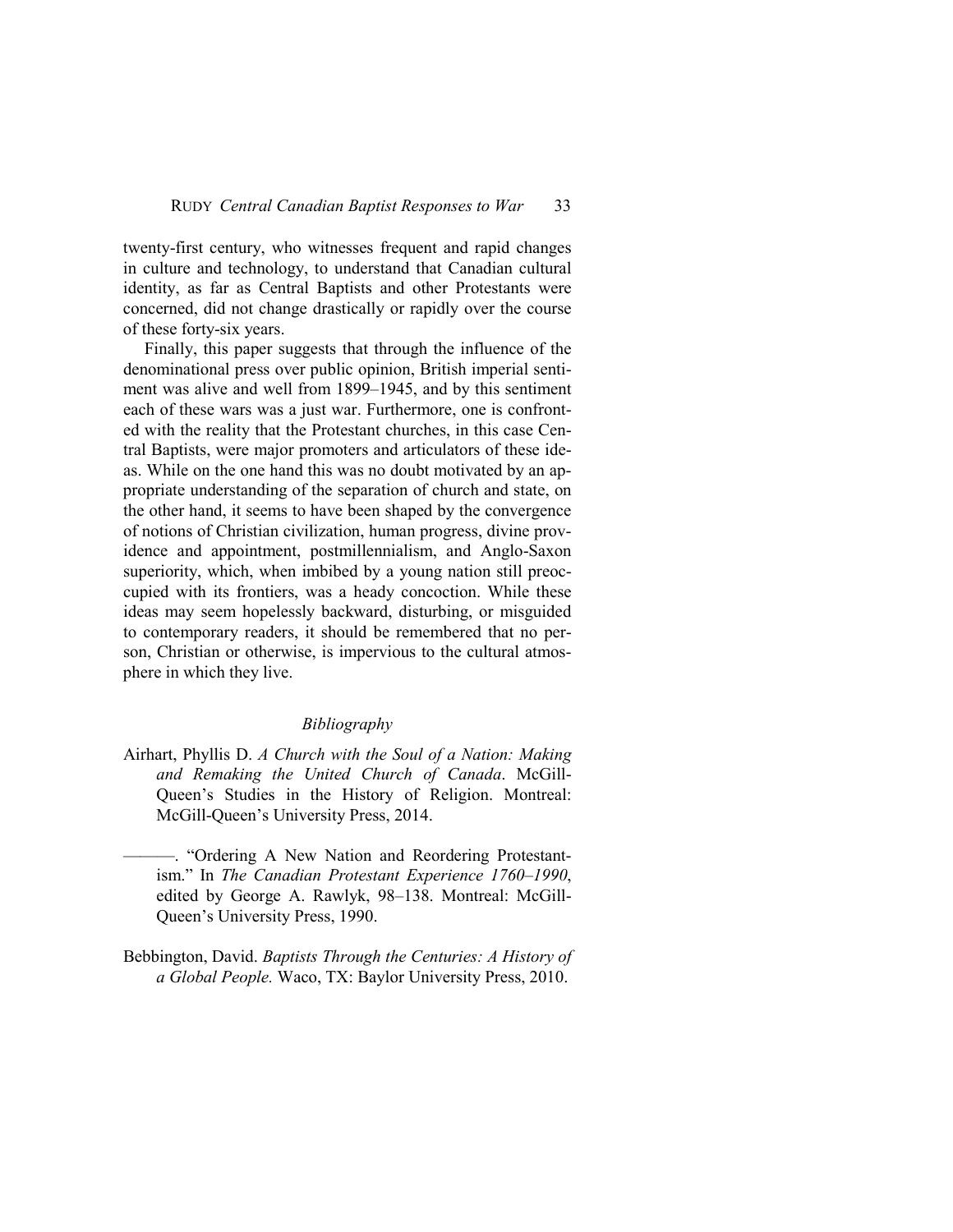- Berger, Carl. *The Sense of Power: Studies in the Ideas of Canadian Imperialism, 1867–1914*. Toronto: University of Toronto Press, 1970.
- Brown, Candy Gunther. *The Word in the World: Evangelical Writing, Publishing, and Reading in America, 1789–1880.*  Chapel Hill, NC: University of North Carolina Press, 2004.
- Buckner, Phillip. "Canada and the British Empire." In *Canada and the British Empire*, edited by Phillip Buckner, 1–21. The Oxford History of the British Empire Companion Series. New York: Oxford University Press, 2008.

*Canadian Baptist*. "All for a Scrap of Paper." 21 January 1915.

———. "All's Well." 10 February 1916.

———. "Baptist Democracy in a World of Dictators." 13 April 1939.

———. "Canada in the Making." 30 March 1916.

- ———. "The Causes of the South African War." 23 August 1900.
- ———. "The Christian and War." 1 April 1941.
- ———. "Christianity on the Fatal Spot." 1 January 1940.
- ———. "The Church—Its Nature and Function." 9 March 1939.
- ———. "Conservation." 29 April 1915.
- ———. "Editorial." 22 April 1915.
- ———. "Editorial." 20 May 1915.
- ———. "Editorial." 17 February 1916.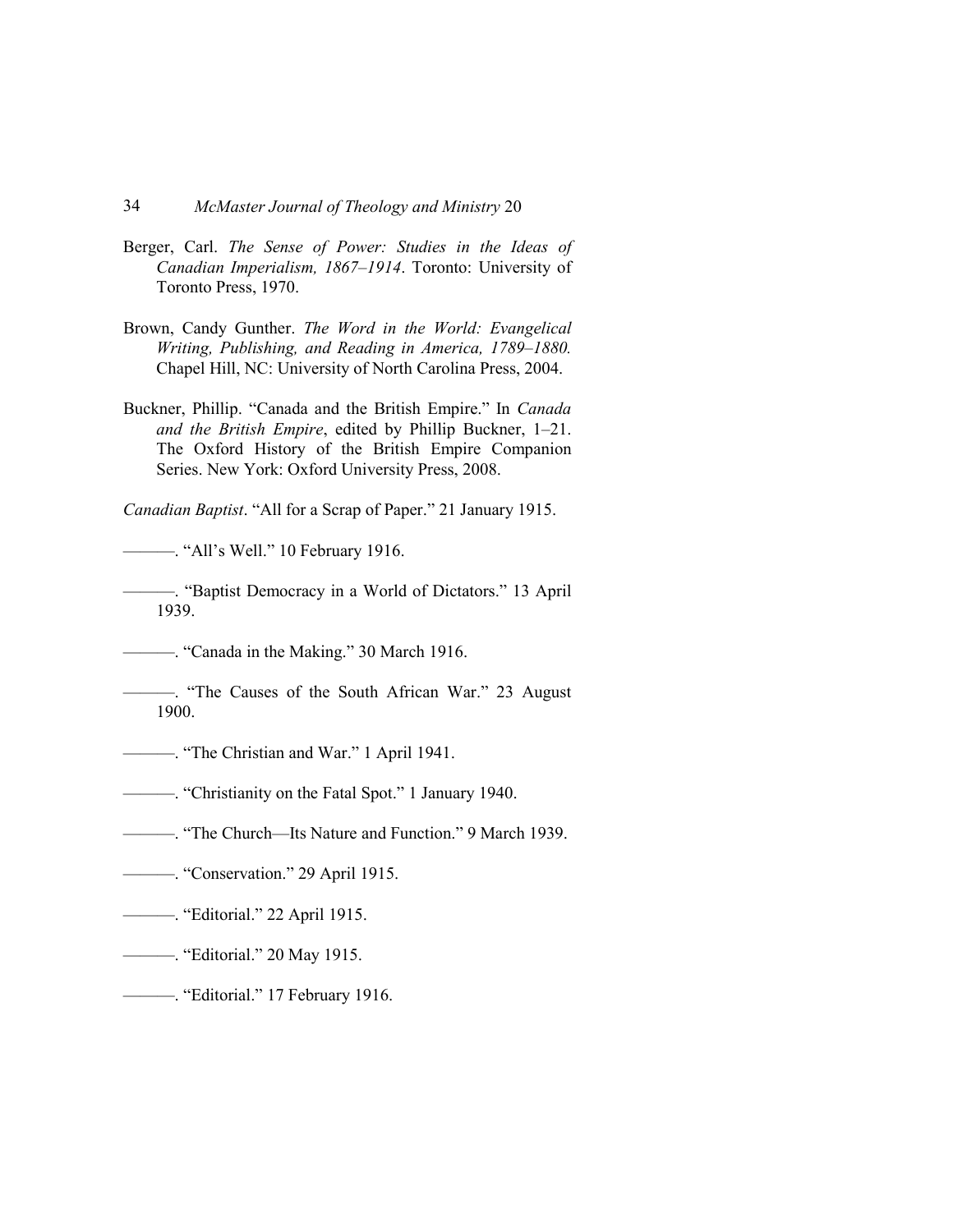RUDY *Central Canadian Baptist Responses to War* 35

- ———. "Editorial Notes." 26 October 1899.
- ———. "Editorial Notes." 14 February 1901.
- ———. "Five Souls." 22 April 1915.
- ———. "For Those in Authority." 3 February 1916.
- ———. "German Atrocity." 13 May 1915.
- ———. "The Great Current Underneath." 20 April 1916.
- ———. "I Am at War." 1 February 1940.
- ———. "Life By Battle or Death By Hun—Pacifist Choice." 1 March 1941.
- ———. "The Militant Christian." 1 August 1940.
- ———. "My Duty to My Church." 15 January 1941.
- ———. "Pacifism is Crumbling." 14 September 1940.
- ———. "Pacifism is Over." 15 February 1942.
- ———. "The Powers Behind Hitler." 1 October 1940.
- ———. "Prayers for Our Armies at the Front." 3 February 1916.
- ———. "The Royal Visit." 17 October 1901.
- ———. "The Spiritual Foundations of Democracy." 2 February 1939.
- ———. "Spiritual Freedom from Constraints of Earthly Authority." 30 March 1939.
- ———. "To England." 23 March 1916.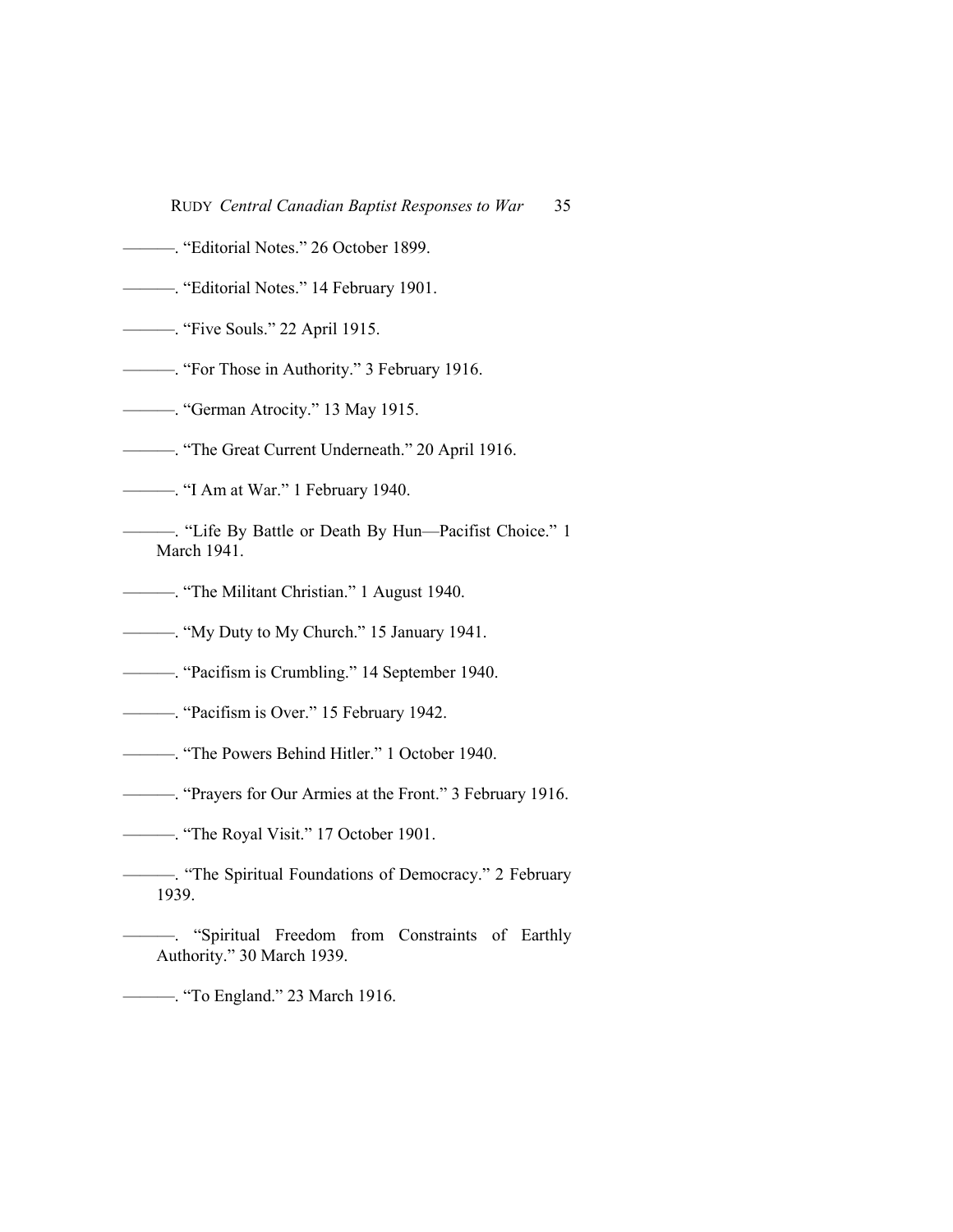- 36 *McMaster Journal of Theology and Ministry* 20
- ———. "Twentieth Century Problems." 3 January 1901.
- ———. "War!" 31 August–7 September 1939.
- ———. "War Again!" 31 August–7 September 1939.
- ———. "The War and the Baptists." 14–21 September 1939.
- ———. "War with the Boers." 19 October 1899.
- ———. "War's Miracles of Past Assure of Divine Help Against New Anti-Christ." 1 June 1940.

———. "Where Democracy was Born." 2 February 1939.

———. "Your Country Needs You." 25 March 1915.

- Carey, Hilary. *God's Empire: Religion and Colonialism in the British World, c. 1801–1908.* Cambridge: Cambridge University Press, 2011.
- Davidson, Melissa. "The Anglican Church and the Great War." In *Canadian Churches and the First World War*, edited by Gordon L. Heath, 152–69. McMaster General Series 4. Eugene, OR: Pickwick, 2014.
- Dochuk, Darren T. "Redeeming the Time: Conservative Evangelical Thought and Social Reform in Central Canada, 1885 –1915." MA Thesis, Queen's University, 1998.
- Faulkner, Charles Thompson Sinclair. "'Christian Civilization': The Churches and Canada's War Effort, 1939–1942." PhD diss., University of Chicago, 1975.
- Franzosi, Roberto. "The Press as a Source of Socio-Historical Data: Issues in the Methodology of Data Collection from Newspapers." *Historical Methods* 20 (1987) 5–16.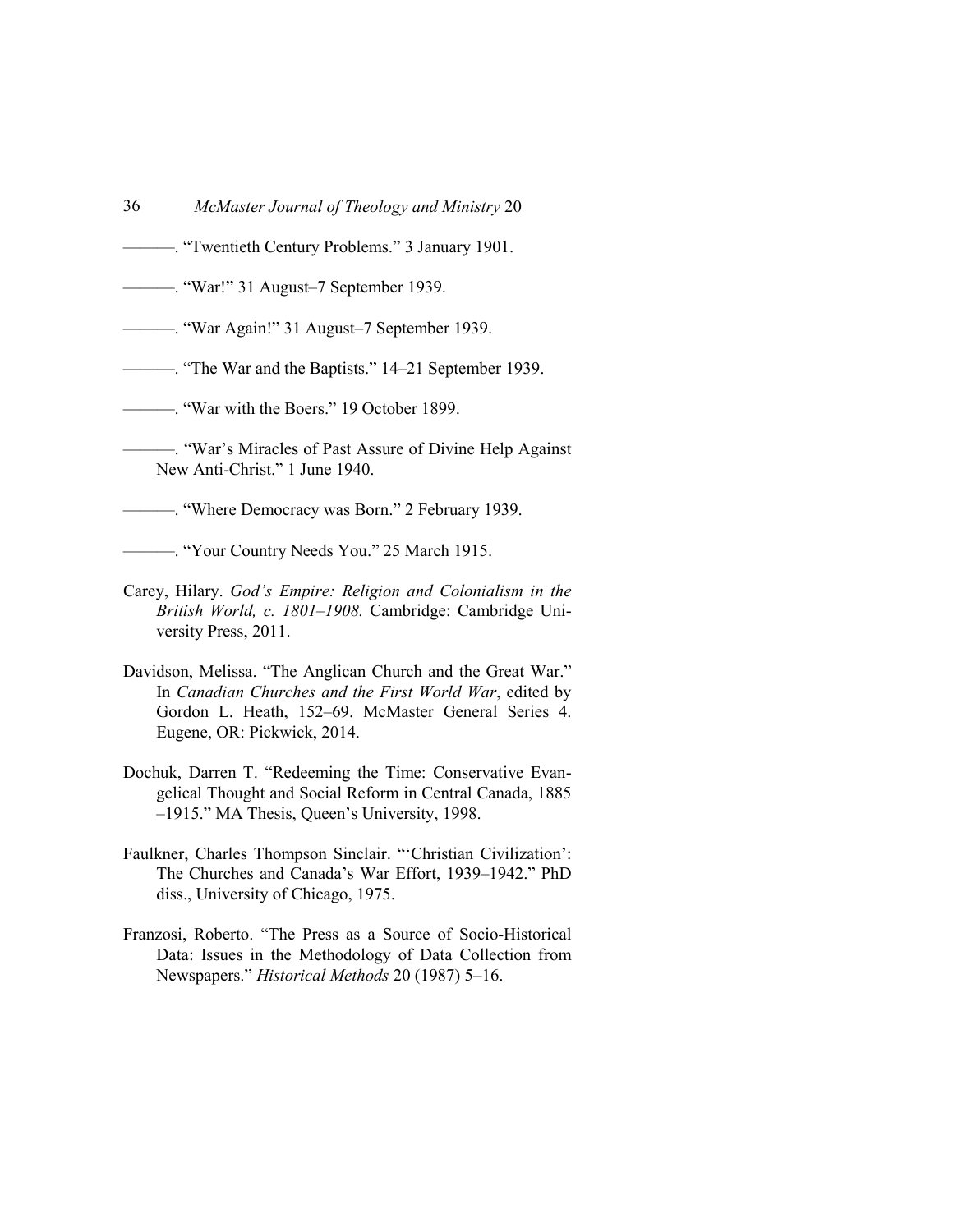- Gauvreau, Michael. "Protestantism Transformed: Personal Piety and the Evangelical Social Vision, 1815–1867." In *The Canadian Protestant Experience 1760–1990*, edited by George A. Rawlyk, 48–97. Montreal: McGill-Queen's University Press, 1990.
- Grant, John Webster. *The Church in the Canadian Era*. McGraw-Hill Ryerson, 1972. Reprint, Vancouver: Regent College, 1988.
- Hastings, Paula. "'Our Glorious Anglo-Saxon Race Shall Ever Fill Earth's Highest Place': *The Anglo-Saxon* and the Construction of Identity in Late-Nineteenth Century Canada." In *Canada and the British World: Culture, Migration, and Identity*, edited by Phillip Buckner and R. Douglas Francis, 92–110. Vancouver: UBC Press, 2006.
- Haykin, Michael, and Ian Hugh Clary. "O God of Battles': The Canadian Baptist Experience of the Great War." In *Canadian Churches and the First World War*, edited by Gordon L. Heath, 170–96. McMaster General Series 4. Eugene, OR: Pickwick, 2014.
- Heath, Gordon L. *The British Nation is Our Nation: The BACSANZ Baptist Press and the South African War, 1899– 1902.* Studies in Baptist History and Thought. Bletchley, UK: Paternoster, 2017.
- ––––––. "Canadian Churches and War: An Introductory Essay and Annotated Bibliography." *MJTM* 12 (2010–2011) 61– 124.
	- ––––––. "'Forming Sound Public Opinion': The Late Victorian Canadian Protestant Press and Nation-Building." *Journal of the Canadian Church Historical Society* 48 (2006) 109–59.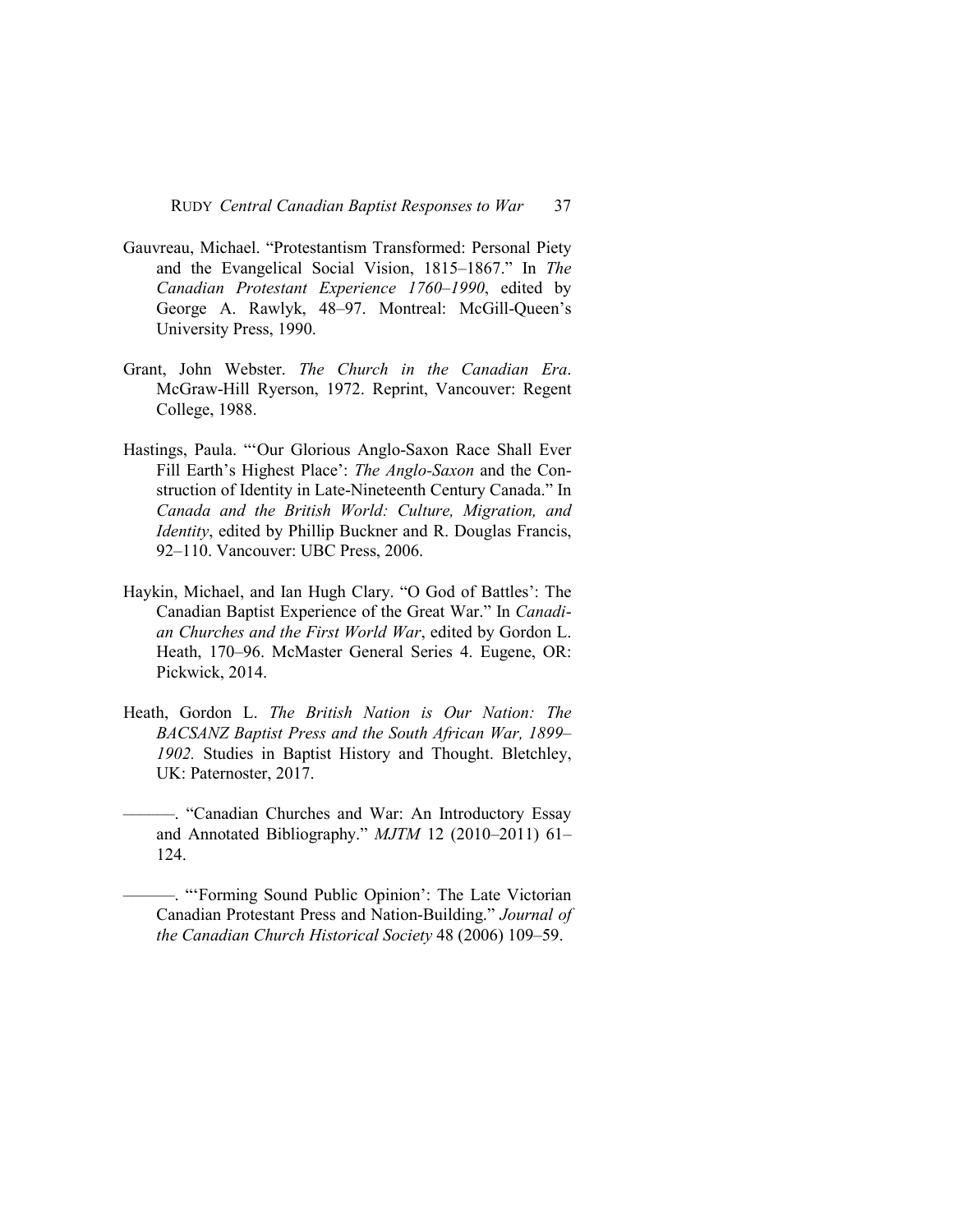- ––––––. "The Nile Expedition, New Imperialism and Canadian Baptists, 1884–1885." *In Baptists and War: Essays on Baptists and Military Conflict, 1640s–1990s*, edited by Gordon L. Heath and Michael A. G. Haykin, 98–114. McMaster General Studies Series 5. Canadian Baptist Historical Society Series 2. Eugene, OR: Pickwick, 2015.
- ––––––. "'Passion for Empire': War Poetry Published in the Canadian English Protestant Press During the South African War, 1899–1902." *Literature and Theology* 16 (2002) 127– 47.
- ––––––. "The South African War as Prelude to the First World War." In *Canadian Churches and the First World War*, edited by Gordon L. Heath, 15–33. McMaster General Series 4. Eugene, OR: Pickwick, 2014.
- ––––––. *A War with a Silver Lining: Canadian Protestant Churches and the South African War, 1899–1902.* McGill-Queen's Studies in the History of Religion 2. Montreal: McGill-Queen's University Press, 2009.
- ––––––. "'We Are Through with War': The Rise and Fall of Pacifism among Canadian Baptists Between the Two World Wars." *Baptistic Theologies* 9 (2017) 37–53.
- Hennessy, Peter. "The Press and Broadcasting." In *Contemporary History: Practice and Method*, edited by Anthony Seldon, 17–29. London: Blackwell, 1988.
- Jolivet, Simon. "French-Speaking Catholics in Quebec and the First World War." In *Canadian Churches and the First World War*, edited by Gordon L. Heath, 75–101. McMaster General Series 4. Eugene, OR: Pickwick, 2014.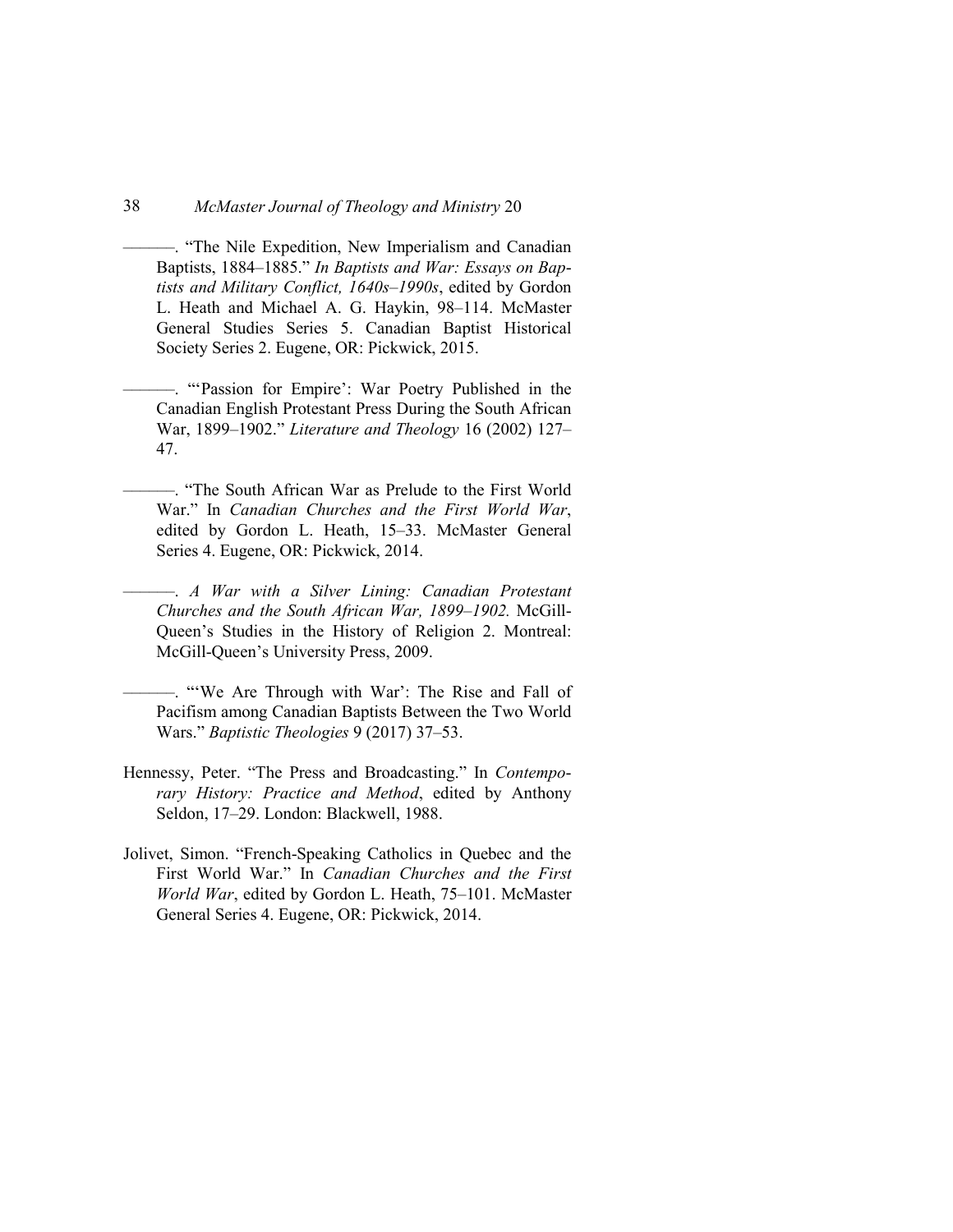- Knudson, Jerry W. "Late to the Feast: Newspapers as Historical Sources," §1–31. https://www.historians.org/publicationsand-directories/perspectives-on-history/october-1993/lateto-the-feast.
- Korneski, Kurt. "Reform and Empire: The Case of Winnipeg, Manitoba, 1870s–1910s." *Urban History Review* 37 (2008) 48–62.
- MacDonald, Stuart. "For the Empire and God: Canadian Presbyterians and the Great War." In *Canadian Churches and the First World War*, edited by Gordon L. Heath, 133–51. McMaster General Series 4. Eugene, OR: Pickwick, 2014.
- Marshall, David B. "'Khaki has Become a Sacred Colour': The Methodist Church and the Sanctification of World War One." In *Canadian Churches and the First World War*, edited by Gordon L. Heath, 102–32. McMaster General Series 4. Eugene, OR: Pickwick, 2014.
- McGowan, Mark G. *The Imperial Irish: Canada's Irish Catholics Fight the Great War, 1914–1918.* McGill-Queen's Studies in the History of Religion Series 2. Montreal: McGill-Queen's University Press, 2017.
	- ––––––. "'We are All Involved in the Same Issue': Canada's English-Speaking Catholics and the Great War." In *Canadian Churches and the First World War*, edited by Gordon L. Heath, 34–74. McMaster General Series 4. Eugene, OR: Pickwick, 2014.

*McMaster Monthly*. "Our Graduates." October 1914.

———. "The Call." February 1915.

Miller, Carman. *Painting the Map Red: Canada and the South African War, 1899–1902.* Montreal: McGill-Queen's University Press, 1998.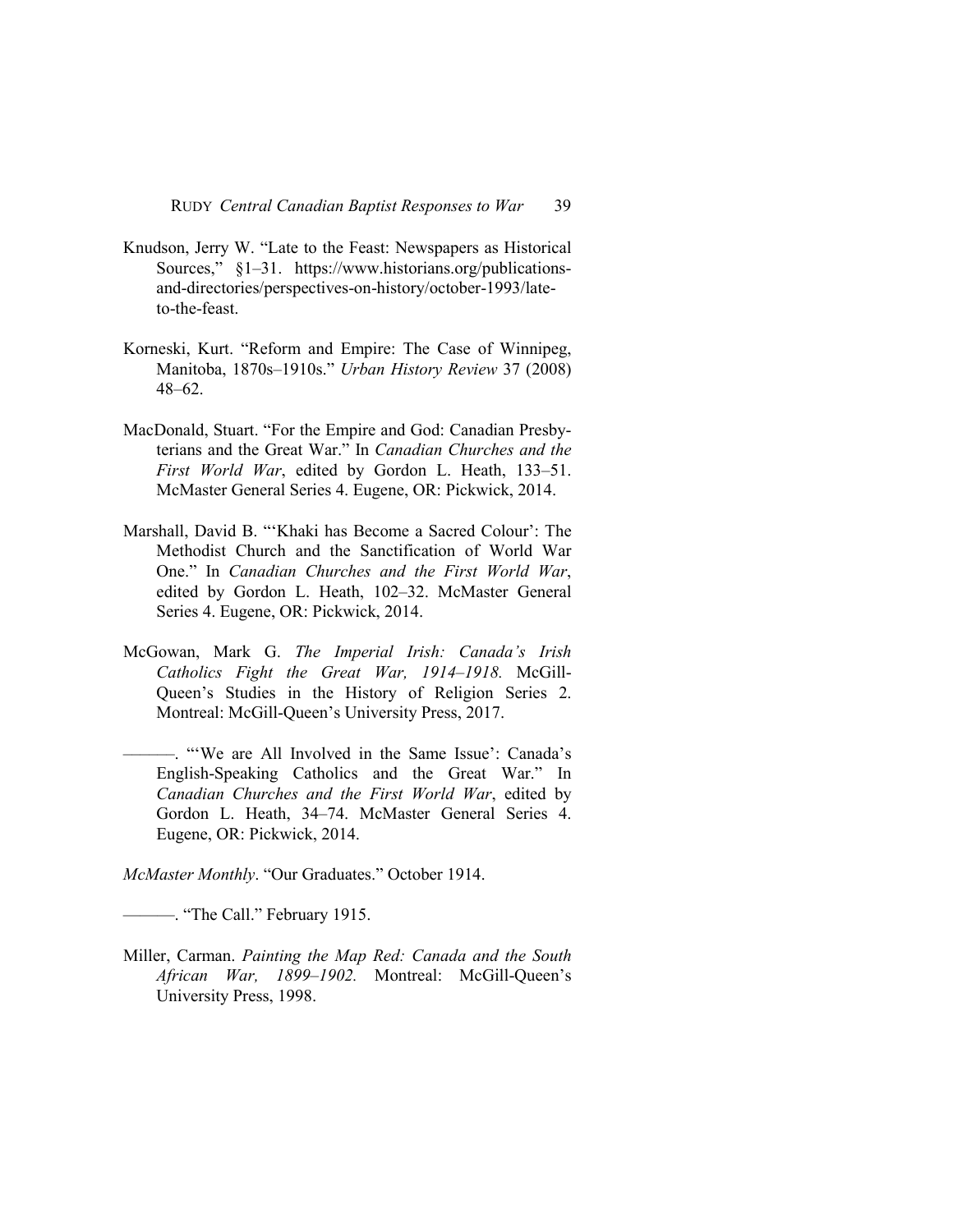- Moir, John S. "Loyalism and the Canadian Churches." In *Christianity in Canada: Historical Essays by John S. Moir*, edited by Paul Laverdure, 71–81. Yorkton, SK: Redeemer's Voice, 2002.
- Rudy, Adam D. "'The Ecumenical Movement is it of God?': Central Canadian Baptist Identity and Ecumenism in the 1960s." MA thesis, McMaster Divinity College, 2017.
- Semple, Neil. *The Lord's Dominion: The History of Canadian Methodism.* McGill-Queen's Studies in the History of Religion 1. Montreal: McGill-Queen's University Press, 1996.
- *The Silhouette*. "Is Neutrality Possible?" 24 February 1939.
- Steinacher, Mark C. "'Sheep Not of This Fold': Case Studies of Non-Baptist Student Populations at McMaster University 1890–1929." In *Baptists and Public Life in Canada*, edited by Gordon L. Heath and Paul R. Wilson, 263–303. McMaster General Series 2. Canadian Baptist Historical Society Series 1. Eugene, OR: Pickwick, 2012.
- Thompson, John Herd. "Canada and 'Third British Empire,' 1901–1939." In *Canada and the British Empire*, edited by Phillip Buckner, 87–107. The Oxford History of the British Empire Companion Series. New York: Oxford University Press, 2008.
- Trinier, Harold U. *A Century of Service: The Story of the Canadian Baptist, 1854–1954*. n.l.: Board of Publication of the Baptist Convention of Ontario and Quebec, 1954.
- Westfall, William. *Two Worlds: The Protestant Culture of Nineteenth-Century Ontario*. McGill-Queen's Studies in the History of Religion. Montreal: McGill-Queen's University Press, 1989.